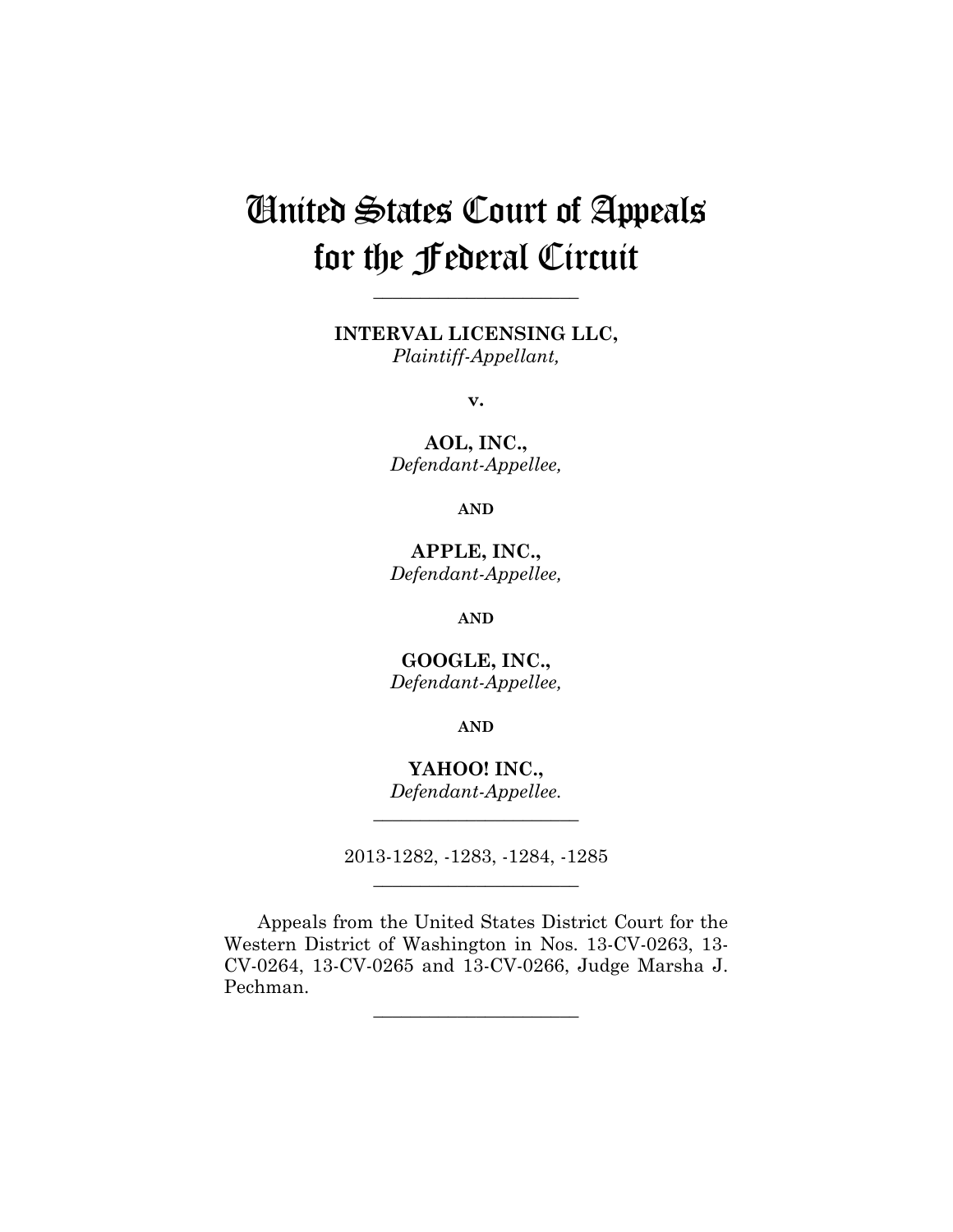Decided: September 10, 2014 **\_\_\_\_\_\_\_\_\_\_\_\_\_\_\_\_\_\_\_\_\_\_** 

THOMAS C. GOLDSTEIN, Goldstein & Russell, PC, of Washington, DC, argued for plaintiff-appellant. Of counsel on the brief were MICHAEL HEIM, NATHAN J. DAVIS, and DOUGLAS R. WILSON, Heim, Payne & Chorush LLP, of Houston, Texas; JUSTIN A. NELSON, Susman Godfrey L.L.P., of Seattle, Washington, and MAX L. TRIBBLE, JR., of Houston, Texas.

J. MICHAEL JAKES, Finnegan, Henderson, Farabow, Garrett & Dunner, LLP, of Washington, DC, argued for all defendants-appellees. With him on the brief were GERALD F. IVEY, CORTNEY S. ALEXANDER, ROBERT L. BURNS, II, and ERIK R. PUKNYS, for AOL Inc.; ELIZABETH DAY, DAVID ALBERTI, and MARC C. BELLOLI, Feinberg Day Alberti & Thompson LLP, of Menlo Park, California, and BRIAN BERLINER, O'Melveny & Myers, LLP, of Los Angeles, California, for Apple Inc.; WARREN S. HEIT, CARMEN LO, and WENDI R. SCHEPLER, White & Case LLP, of Palo Alto, California, and KEVIN MCGANN and DIMITRIOS T. DRIVAS, of New York, New York, for Google Inc.; and DEANNE MAYNARD, Morrison & Foerster LLP, of Washington, DC, and MICHAEL A. JACOBS and MATTHEW I. KREEGER, of San Francisco, California, for Yahoo! Inc.

Before TARANTO and CHEN, *Circuit Judges*. ∗

**\_\_\_\_\_\_\_\_\_\_\_\_\_\_\_\_\_\_\_\_\_\_** 

Randall R. Rader, who retired from the position of Circuit Judge on June 30, 2014, did not participate in this decision.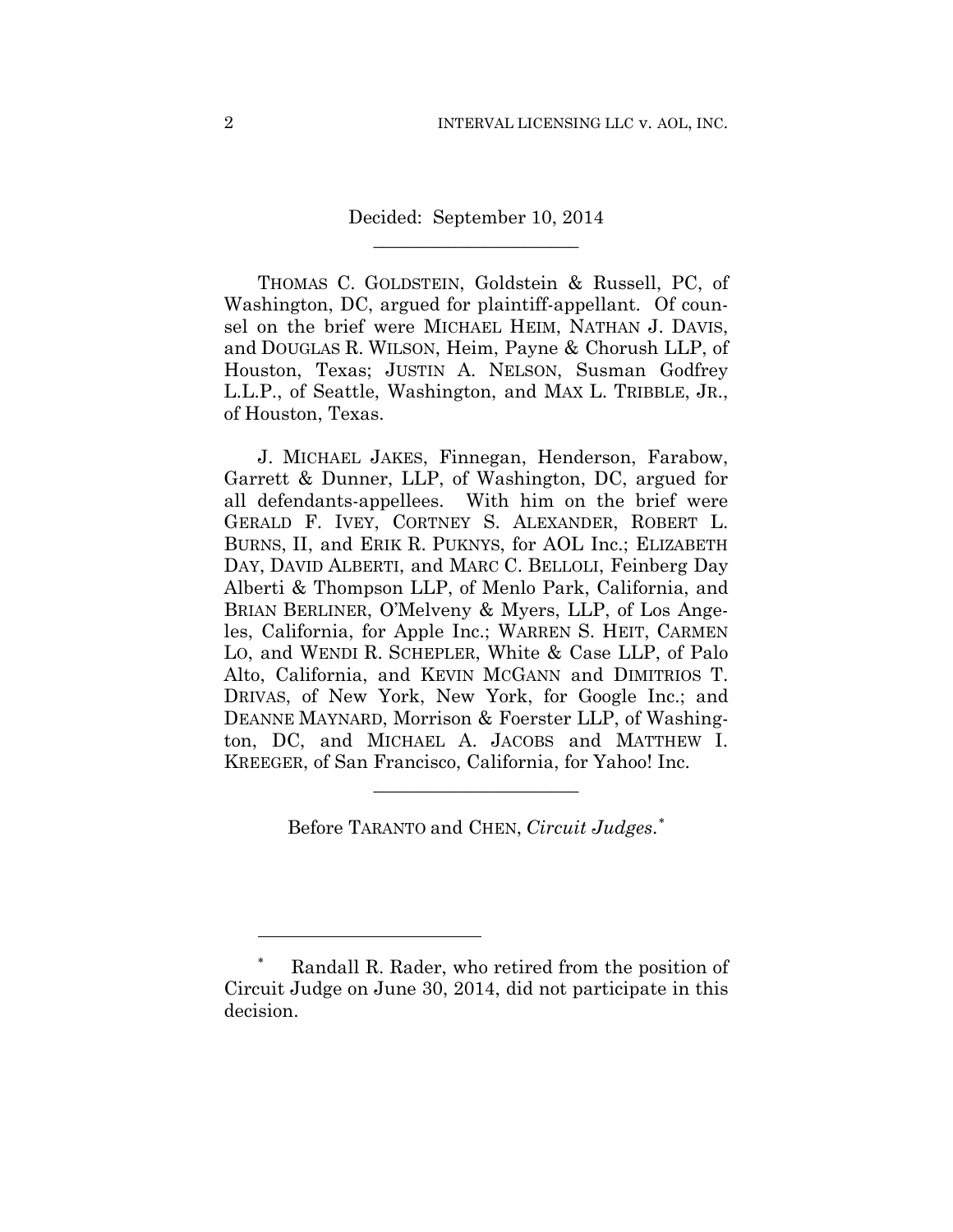# CHEN, *Circuit Judge.*

<u>.</u>

Interval Licensing LLC ("Interval") appeals from four stipulated final judgment orders of the United States District Court for the Western District of Washington.<sup>1</sup> Each order granted: (1) final judgment of invalidity of claims 4–8, 11, 34, and 35 of U.S. Patent 6,034,652 ("the '652 patent") and claims 1–4 and 7–15 of U.S. Patent 6,788,314 ("the '314 patent"), based on the court's determination that those claims are indefinite; and (2) final judgment of non-infringement of claims 15–18 of the '652 patent, based on the court's claim construction of the phrase "during operation of an attention manager." While we agree with the court's indefiniteness determination, we do not agree with the court's construction of "attention manager" and thus modify that construction. Additionally, we modify the court's construction of the term "instructions." For the reasons set forth below, we affirm the judgments of invalidity, vacate the judgments of noninfringement, and remand for further proceedings.

# **BACKGROUND**

The '652 and '314 patents are directed to an "attention manager for occupying the peripheral attention of a person in the vicinity of a display device." The patents, which share a common specification, describe a system that acquires data from a content provider, schedules the display of the content data, generates images from the content data, and then displays the images on a device.

<sup>&</sup>lt;sup>1</sup> Interval sued the four appellees for infringement in the district court. Due to complicated procedural reasons not relevant here, the court severed all of the claims and counterclaims into four cases, issuing separate final judgment orders of invalidity and non-infringement for each case. Interval appealed each order, and the four appeals were consolidated into the present appeal.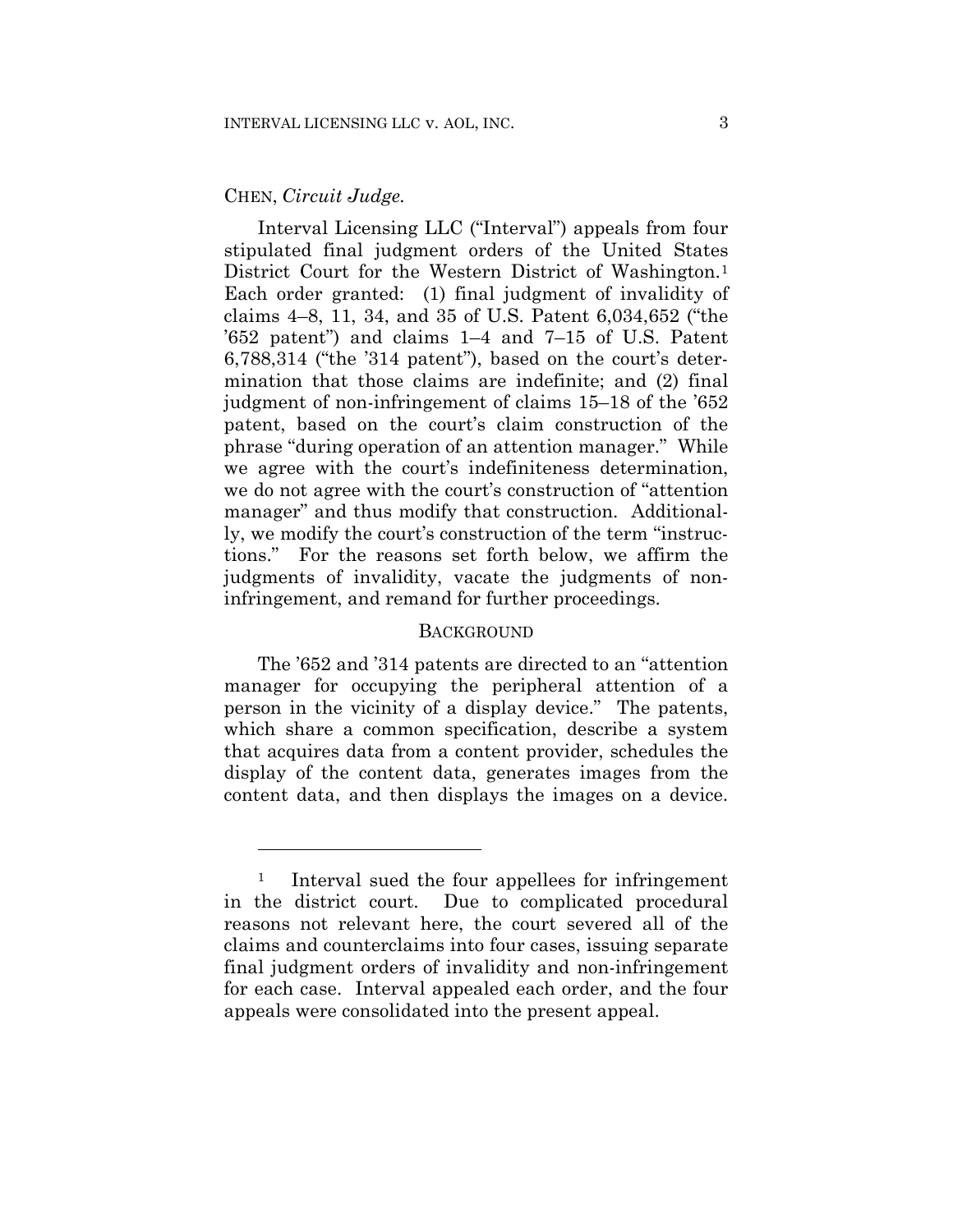The patents explain that the term "image" is used "broadly here to mean any sensory stimulus that is produced from the set of content data, including, for example, visual imagery (e.g., moving or still pictures, text, or numerical information) and audio imagery (i.e., sounds)." '652 patent, 6:60–64. The content data presented in the images are "virtually limitless," and may include advertisements, video nature scenes, and radio talk shows. *Id.* at 7:26–38. As for the users of the attention manager, the patents contemplate that the system will typically occupy the attention of human users, but may also be used to occupy the attention of dogs, cats, and parrots. *See id.* at 29:32–40. The primary issues raised on appeal center on the manner in which the patented invention displays content data—specifically, how the attention manager displays "images" so as to attract the peripheral attention of the user.

To engage the "peripheral attention" of a user in "the vicinity of a display device," the attention manager "[g]enerally . . . makes use of 'unused capacity' of the display device." *Id.* at 2:3–9. The specification discloses two primary approaches to utilizing "unused capacity." First, the specification describes a "screen saver embodiment" that displays images "automatically after detection of an idle period" or after activation of the screen saver by the user. *Id.* at 3:19–22, 9:24–36. The patents use screen savers—typically used for preventing screen burnout and for "aesthetic or entertainment value"—for the purpose of "display[ing] content from a remote location via a computer network." *Id.* at 1:39–67. The screen saver embodiment may be employed "while a primary interaction is ongoing, but during inactive periods (i.e., when the user is not engaged in an intensive interaction with the apparatus)." *Id.* at 6:35–38.

Second, the specification describes a wallpaper embodiment. "Wallpaper," the specification explains, is "a pattern generated in the background portions on a com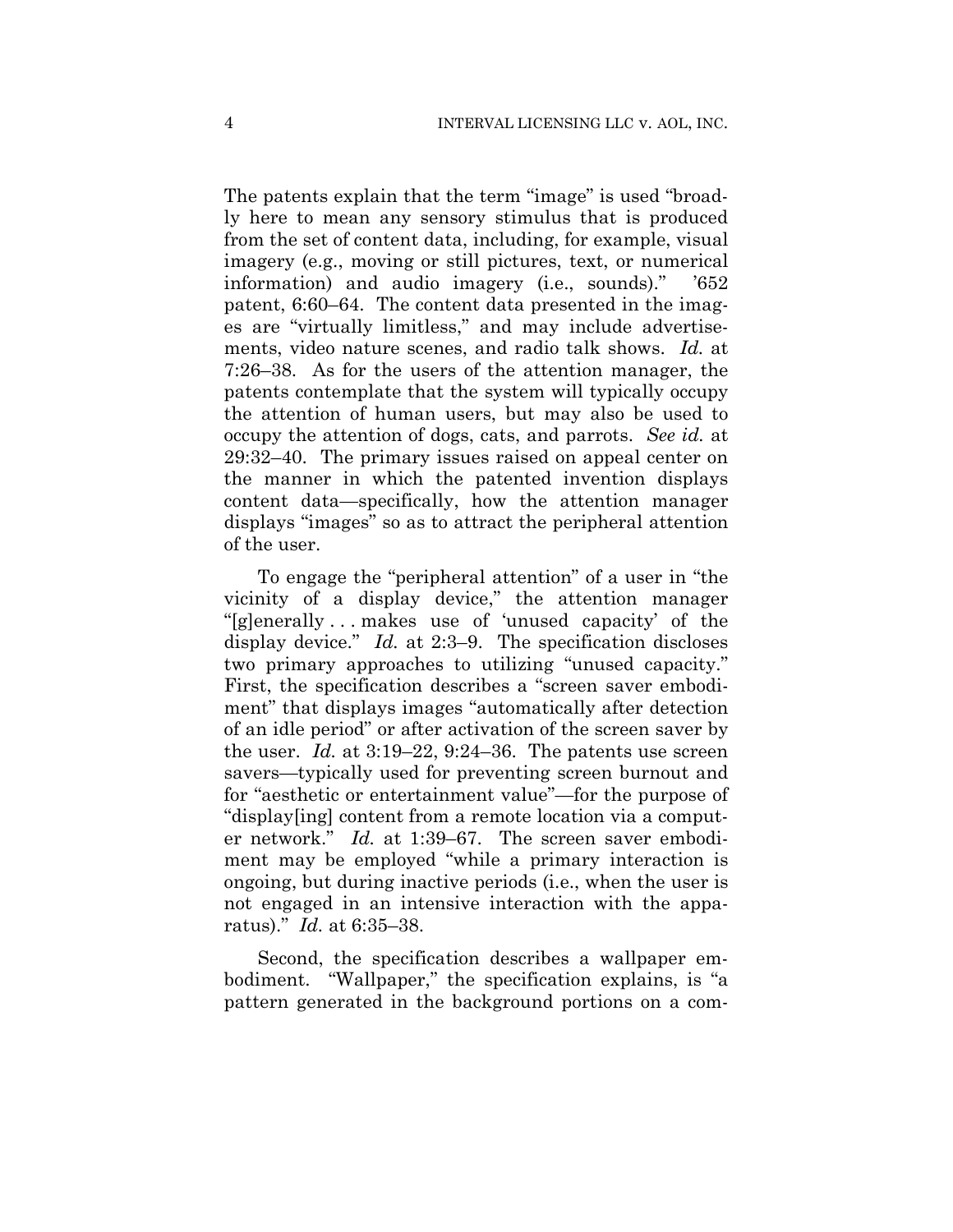puter display screen." *Id.* at 1:51–52. The patents' "wallpaper embodiment" displays images "while the user is engaged in a primary interaction with the apparatus, which primary interaction can result in the display of an image or images in addition to the image or images generated from the set of content data." *Id.* at 3:25–31. The wallpaper embodiment makes use of the "unused" spatial capacity of a screen, displaying information in areas not used by the user's primary interaction. *Id.* at 6:38–51.

On August 27, 2010, Interval sued AOL Inc., Apple Inc., Google Inc., and Yahoo! Inc. (the "Defendants") in the Western District of Washington, alleging infringement of four patents, including the '652 and '314 patents. Interval's suit alleged that the Defendants infringe the patents through products and software that use "pop-up" notifications to present information to users. In early 2011, two of the Defendants filed a request for ex parte reexamination of the '652 patent, while another defendant filed a request for inter partes reexamination of the '314 patent. The district court stayed the litigation pending the USPTO's reexaminations. Examiners found the asserted claims of both patents to be patentable in view of the cited prior art.2 The district court then lifted the stay with respect to the '652 and '314 patents, proceeding to claim construction.

Of the twenty-five claims Interval asserted in the '652 and '314 patents, all but four contain or depend on the

<sup>2</sup> After the present appeal was argued, the Patent Trial and Appeal Board reversed the examiner's decision of the inter partes reexamination of the '314 patent. The Board rejected all of the asserted claims of the '314 patent as obvious, anticipated, or both. *See Apple, Inc. v. Interval Licensing LLC*, No. 2013-005424, 2014 WL 1322685, at \*16 (Patent Tr. & App. Bd. Apr. 1, 2014). Interval has indicated that it intends to appeal the Board's decision.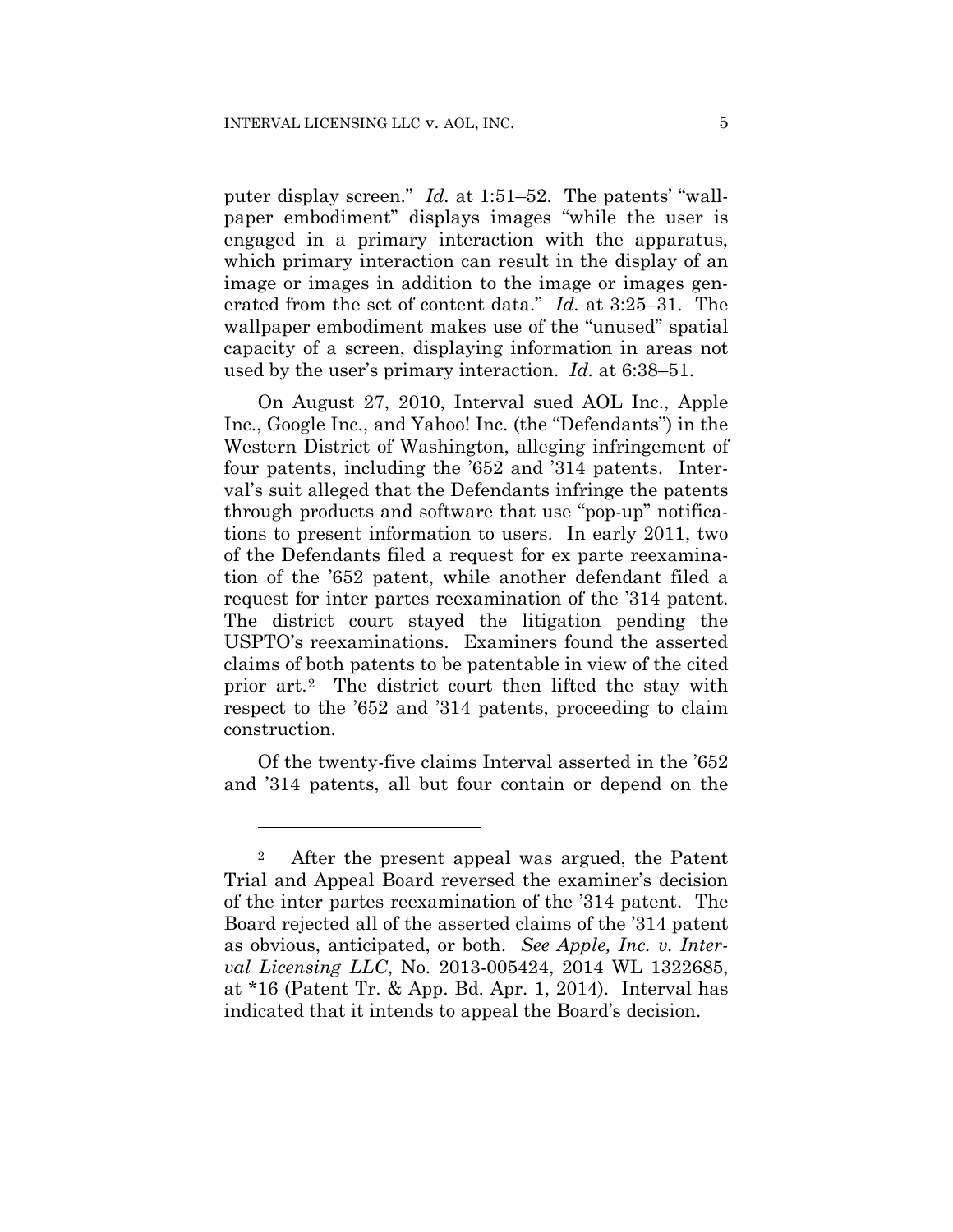phrase "in an unobtrusive manner that does not distract a user." Claim 1 of the '314 patent is representative:

- A method for engaging the peripheral attention of a person in the vicinity of a display device, comprising the steps of:
	- providing one or more sets of content data to a content display system associated with the display device and located entirely in the same physical location as the display device;
	- providing to the content display system a set of instructions for enabling the content display system to selectively display, **in an unobtrusive manner that does not distract a user of the display device or an apparatus associated with the display device from a primary interaction with the display device or apparatus**, **an image or images generated from a set of content data**; and
	- auditing the display of sets of content data by the content display system;
	- wherein the one or more sets of content data are selected from a plurality of sets of content data, each set being provided by an associated content provider, wherein each associated content provider is located in a different physical location than at least one other content provider and each content provider provides its content data to the content display system independently of each other content provider and without the content data being aggregated at a common physical location remote from the content display system prior to being provided to the content display system, and wherein for each set the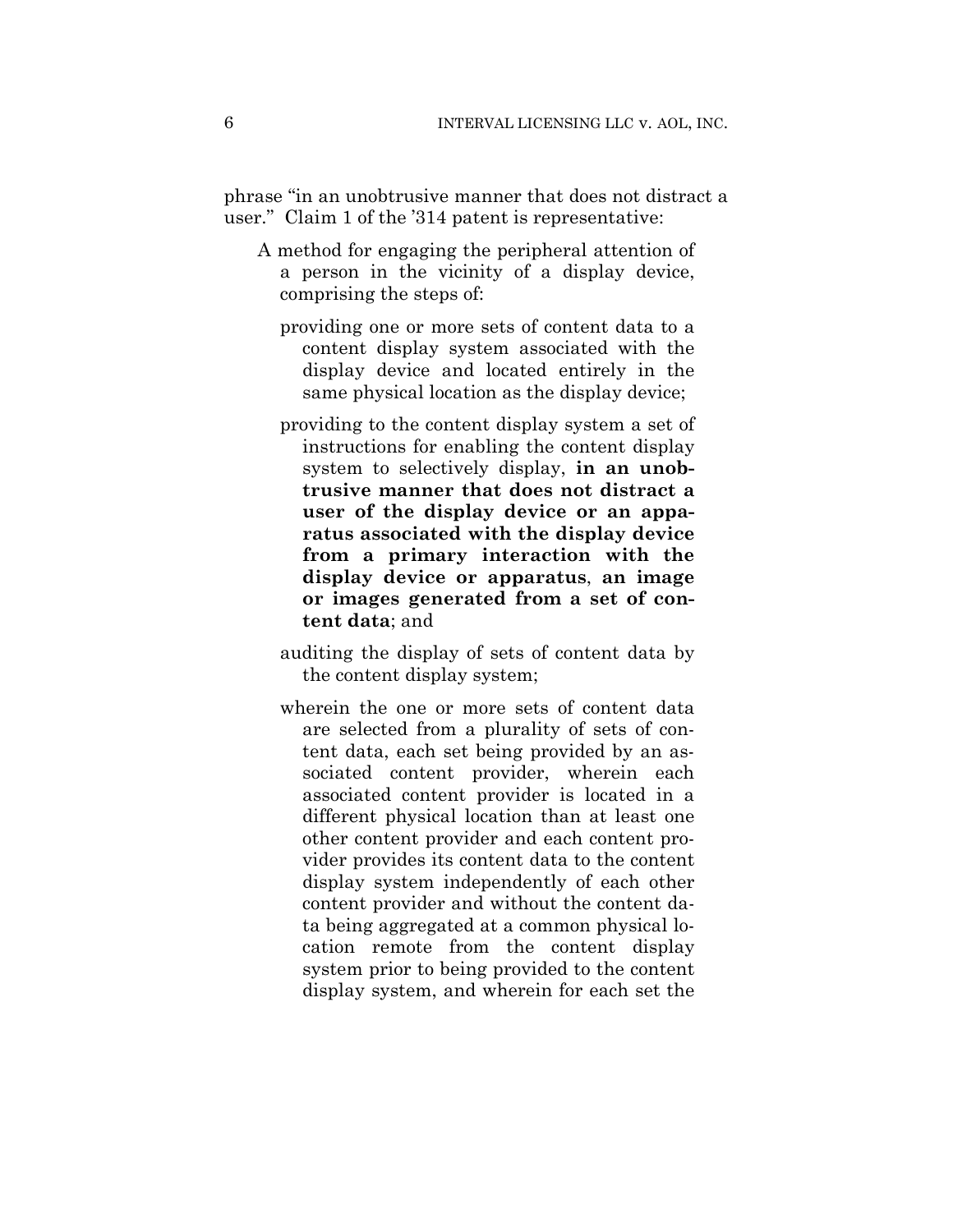respective content provider may provide scheduling instructions tailored to the set of content data to control at least one of the duration, sequencing, and timing of the display of said image or images generated from the set of content data.

'314 patent, 29:53–30:18 (emphasis added).

Although all of the asserted claims in the '314 patent depend on the "unobtrusive manner" language, four of the asserted claims in the '652 patent do not. Representative claim 15 recites:

- A computer readable medium encoded with one or more computer programs for enabling acquisition of a set of content data and display of an image or images generated from the set of content data on a display device **during operation of an attention manager**, comprising:
	- acquisition instructions for enabling acquisition of a set of content data from a specified information source;
	- user interface installation instructions for enabling provision of a user interface that allows a person to request the set of content data from the specified information source;
	- content data scheduling instructions for providing temporal constraints on the display of the image or images generated from the set of content data, wherein the content data scheduling instructions further comprise sequencing instructions that specify an order in which the images generated from a set of content data are displayed; and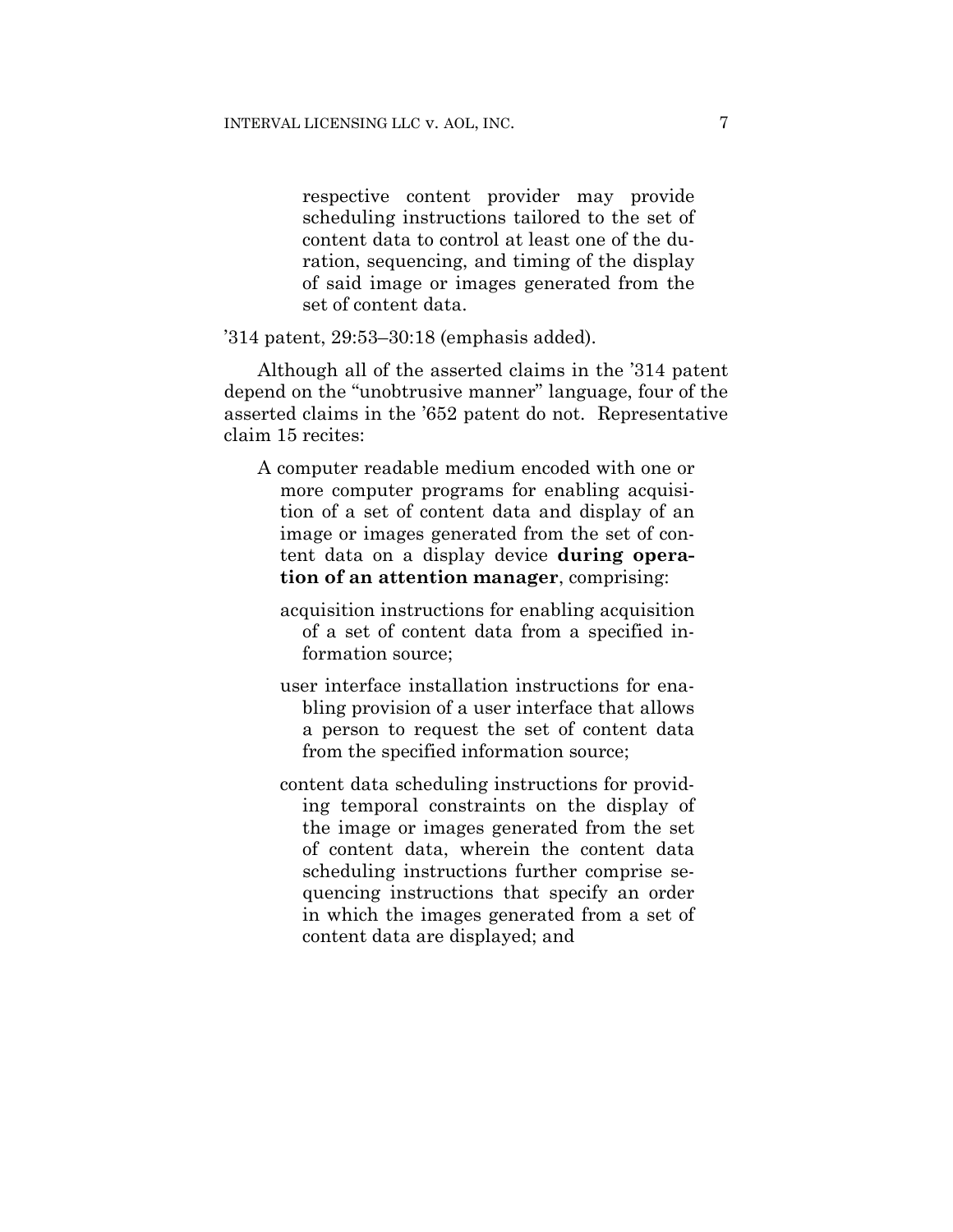display instructions for enabling display of the image or images generated from the set of content data.

#### '652 patent, 32:37–58 (emphasis added).

In its claim construction order, the district court found that "the terms 'in an unobtrusive manner' and 'does not distract' a user, whether used together or separately,"3 are indefinite. *Interval Licensing, LLC v. AOL, Inc.*, C10-1385MJP, 2013 WL 792791, at \*3 (W.D. Wash. Feb. 28, 2013). After reviewing the claim language, the written description, and the prosecution history, the district court offered two primary reasons for holding the claim language indefinite: (1) "because the patents fail to provide an objective standard by which to define the scope of [the 'unobtrusive manner' phrase]"; and (2) "because the determination of whether an accused product would meet the claim limitations depends on its usage in changing circumstances." *Id.* at \*5.

The district court also construed several disputed claim terms. Relevant here, the court construed the term "attention manager" as limited to the specific screensaver and wallpaper embodiments. *See id.* at \*10–11 (adopting Defendants' construction of "a system that displays images to a user either when the program detects that the user is not engaged in a primary interaction or as a background of the computer screen"). The court also adopted

<sup>3</sup> As Interval observes, much of the district court's indefiniteness analysis treats "unobtrusive manner" and "does not distract a user" as distinct claim limitations. Interval argues that "[b]ecause the phrase is used as a whole repeatedly throughout the specification and claims . . . all of the words of the phrase should be construed together." Appellant's Br. 28 n.5. We agree and evaluate the phrase accordingly in this opinion.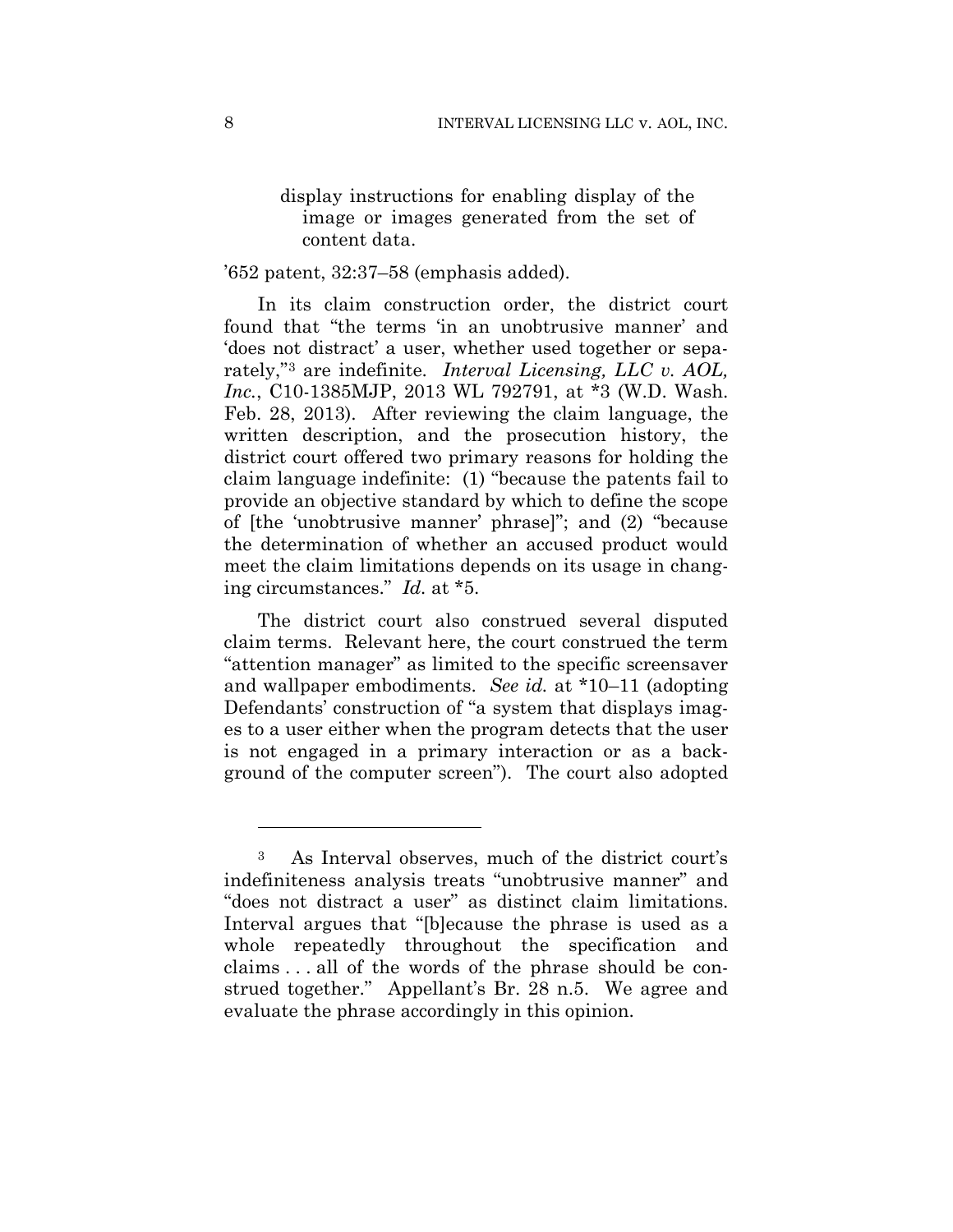1

the Defendants' construction of "instructions," a term which appears in many of the asserted claims. *See id.* at \*15–16 (construing "instructions" as "a statement in a programming language that specifies a function to be performed by a system").

Based on the claim construction order, the parties stipulated that twenty-one claims in both patents were invalid as indefinite, and that claims 15–18 of the '652 patent were not infringed by the Defendants. On February 18, 2013, the district court issued final judgment orders to that effect, which Interval timely appeals. Interval asks us to reverse the district court's holding that the claim phrase "in an unobtrusive manner that does not distract a user" is indefinite,<sup>4</sup> vacate the court's construction of "attention manager," and clarify the court's construction of "instructions."

<sup>4</sup> The district court separately addressed independent claim 4 of the '652 patent, which uses the "unobtrusive manner" phrase in a means-plus-function limitation. *See* '652 patent, 30:29–33 (claiming a "means for selectively displaying on the display device, in an unobtrusive manner that does not distract a user"). The court held that claim 4 and its dependent claims were indefinite because the specification does not disclose an algorithm that would constitute sufficient structure for accomplishing the recited function. *Interval*, 2013 WL 792791, at \*9. Interval asks us to reverse that holding. However, because we affirm the district court's determination that the "in an unobtrusive manner that does not distract a user" phrase is indefinite under 35 U.S.C. § 112, ¶ 2 for the reasons stated in this opinion, we find it unnecessary to address the district court's additional determination that the means-plus-function claims are indefinite due to a lack of corresponding structure in the specification.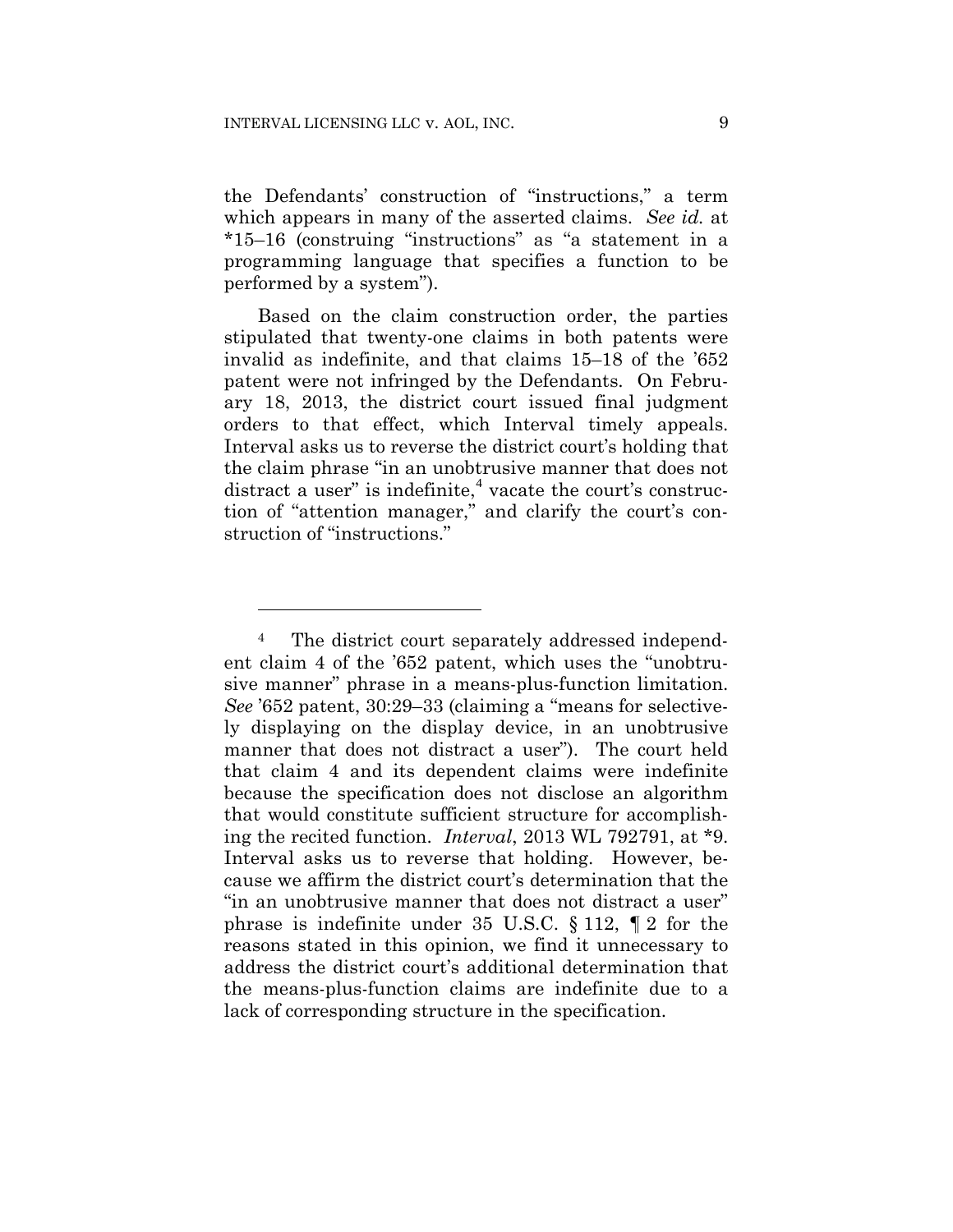We have jurisdiction pursuant to 28 U.S.C.  $§ 1295(a)(1).$ 

#### **DISCUSSION**

# I. Indefiniteness

A patent must "conclude with one or more claims particularly pointing out and distinctly claiming the subject matter which the applicant regards as [the] invention." 35 U.S.C. § 112, ¶ 2 (2006).5 A claim fails to satisfy this statutory requirement and is thus invalid for indefiniteness if its language, when read in light of the specification and the prosecution history, "fail[s] to inform, with reasonable certainty, those skilled in the art about the scope of the invention." *Nautilus, Inc. v. Biosig Instruments, Inc.*, 134 S. Ct. 2120, 2124 (2014). We review the district court's indefiniteness determination here de novo. *See Wellman, Inc. v. Eastman Chem. Co.*, 642 F.3d 1355, 1365 (Fed. Cir. 2011); *Young v. Lumenis, Inc.*, 492 F.3d 1336, 1344 (Fed. Cir. 2007).6

<sup>5</sup> Paragraph 2 of 35 U.S.C. § 112 was replaced with newly designated § 112(b) when § 4(c) of the America Invents Act ("AIA"), Pub. L. No. 112-29, took effect on September 16, 2012. Because the applications resulting in the patents at issue in this case were filed before that date, we will refer to the pre-AIA version of § 112.

We note that the district court's indefiniteness determination rests only on intrinsic evidence, and that there are no disputes about underlying questions of fact. Although the Defendants point to the testimony of Interval's expert in support of their argument that the "unobtrusive manner" phrase is indefinite, *see* Appellee's Br. 32, we find it unnecessary to rely on that testimony (or any other extrinsic evidence) to reach our conclusion. Like the district court, we find the claims indefinite based on the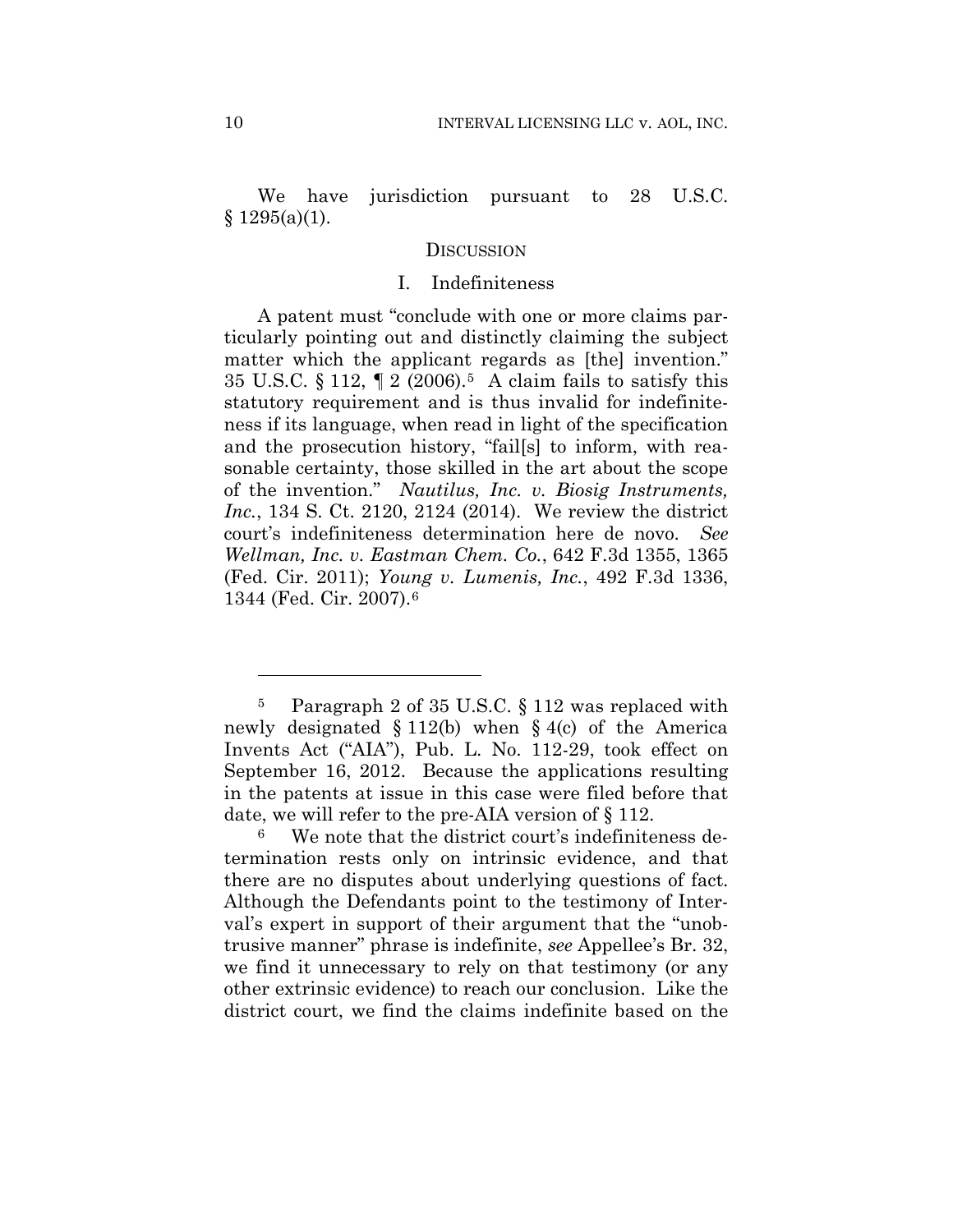After the present appeal was argued, the Supreme Court issued its opinion in *Nautilus, Inc. v. Biosig Instruments, Inc.*, which addressed our use of the expressions "insolubly ambiguous" and "amenable to construction" in applying § 112, ¶ 2. The Court explained that the statute's definiteness requirement calls for a "delicate balance." *Nautilus*, 134 S. Ct. at 2128 (quoting *Festo Corp. v. Shoketsu Kinzoku Kogyo Kabushiki Co., Ltd.*, 535 U.S. 722, 731 (2002)). The definiteness standard "must allow for a modicum of uncertainty" to provide incentives for innovation, but must also require "clear notice of what is claimed, thereby appris[ing] the public of what is still open to them." *Id.* at 1228, 1229 (internal citations omitted). In light of that balance, the Court characterized our "insolubly ambiguous" and "amenable to construction" expressions as "more amorphous than the statutory definiteness requirement allows." *Id.* at 2131. What the statute requires, the Court clarified, "is that a patent's claims, viewed in light of the specification and prosecution history, inform those skilled in the art about the scope of the invention with reasonable certainty." *Id.* at 2129.

The key claim language at issue in this appeal includes a term of degree ("unobtrusive manner"). We do not understand the Supreme Court to have implied in *Nautilus*, and we do not hold today, that terms of degree are inherently indefinite. Claim language employing terms of degree has long been found definite where it provided enough certainty to one of skill in the art when read in the context of the invention. *See, e.g.*, *Eibel Process Co. v. Minnesota & Ontario Paper Co.*, 261 U.S. 45, 65–66 (1923) (finding "substantial pitch" sufficiently

l

claims, the written description, and the prosecution history.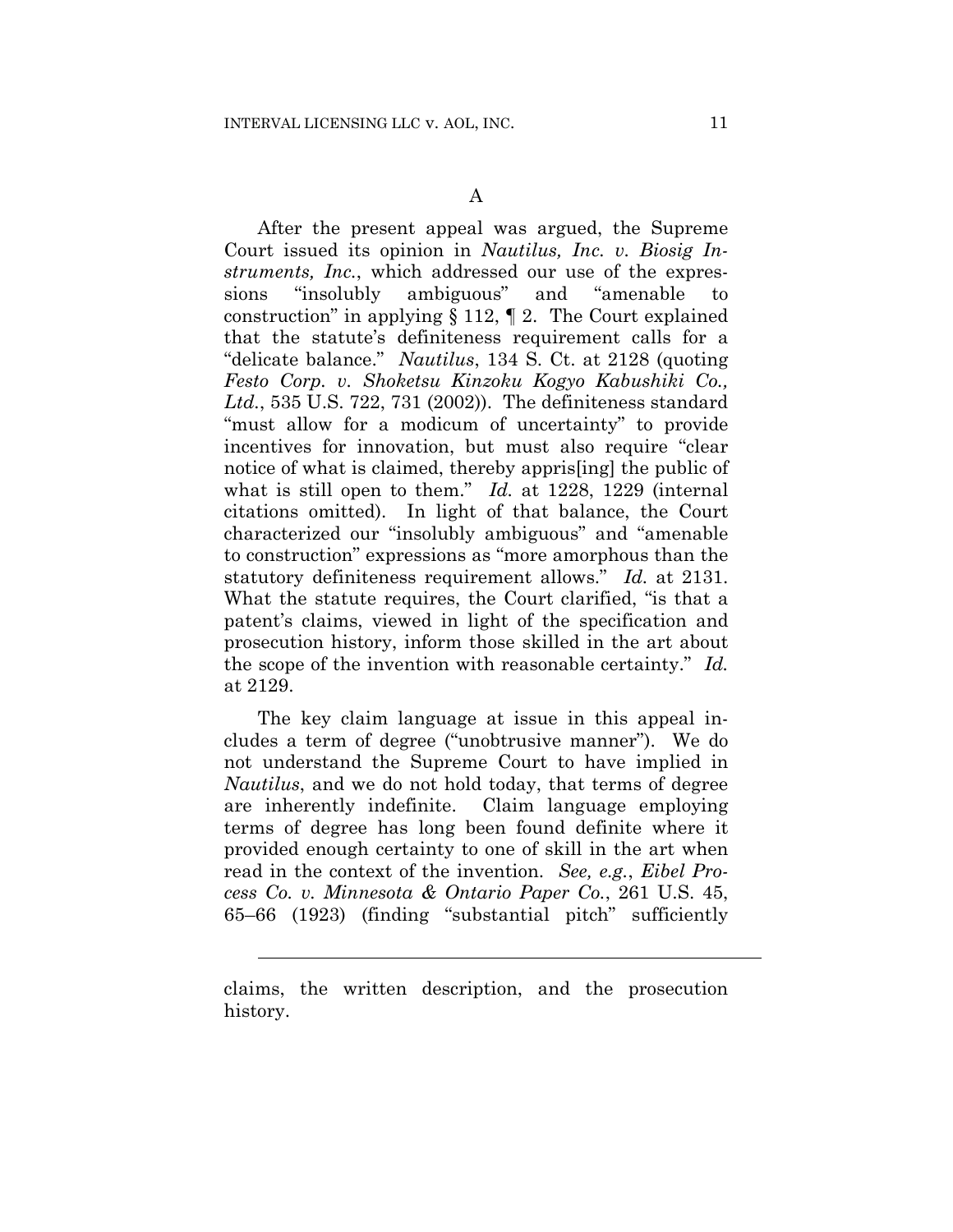definite because one skilled in the art "had no difficulty . . . in determining what was the substantial pitch needed" to practice the invention). As the Supreme Court recognized in *Nautilus*, "absolute precision" in claim language is "unattainable." 134 S. Ct. at 2129; *see also Enzo Biochem, Inc. v. Applera Corp.*, 599 F.3d 1325, 1335 (Fed. Cir. 2010) (holding that the claim phrase "not interfering substantially" was not indefinite even though the construction "define[d] the term without reference to a precise numerical measurement"); *Invitrogen Corp. v. Biocrest Mfg., L.P.*, 424 F.3d 1374, 1384 (Fed. Cir. 2005) ("[A] patentee need not define his invention with mathematical precision in order to comply with the definiteness requirement.").

Although absolute or mathematical precision is not required, it is not enough, as some of the language in our prior cases may have suggested, to identify "*some standard* for measuring the scope of the phrase." *See* Appellant's Br. 31 (quoting *Datamize, LLC v. Plumtree Software, Inc.*, 417 F.3d 1342, 1351 (Fed. Cir. 2005)). The Supreme Court explained that a patent does not satisfy the definiteness requirement of § 112 merely because "a court can ascribe *some* meaning to a patent's claims." *Nautilus*, 134 S. Ct. at 2130. The claims, when read in light of the specification and the prosecution history, must provide objective boundaries for those of skill in the art. *See id.* at 2130 & n.8 (indicating that there is an indefiniteness problem if the claim language "might mean several different things and 'no informed and confident choice is available among the contending definitions'" (quoting *Every Penny Counts, Inc. v. Wells Fargo Bank, N.A.*, <u>F. Supp. 2d \_, 2014 WL 869092</u>, at \*4 (M.D. Fla. Mar. 5, 2014)); *see also Halliburton Energy Servs., Inc. v. M-I LLC*, 514 F.3d 1244, 1251 (Fed. Cir. 2008) ("The fact that [the patent holder] can articulate a definition supported by the specification . . . does not end the inquiry. Even if a claim term's definition can be reduced to words,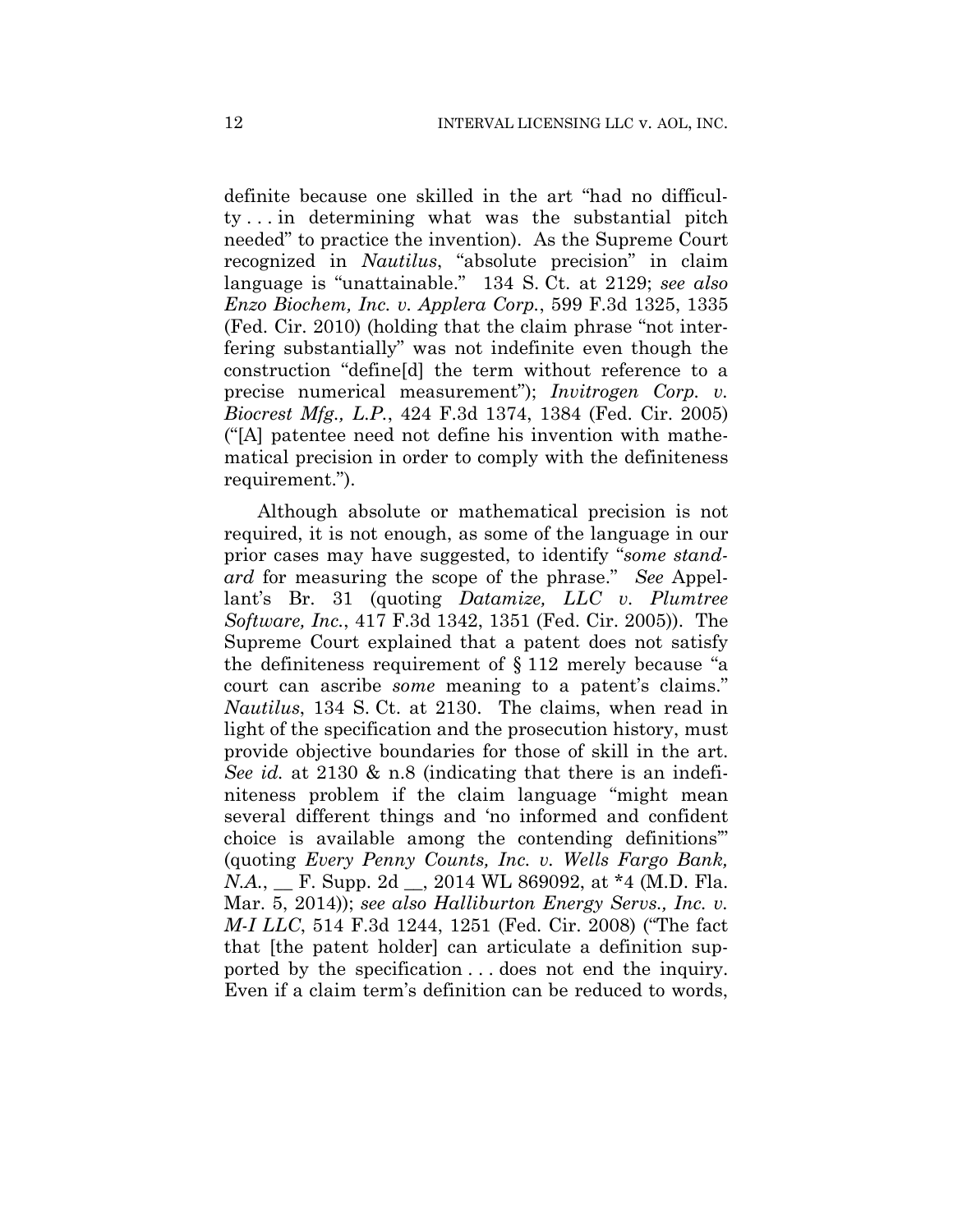the claim is still indefinite if a person of ordinary skill in the art cannot translate the definition into meaningfully precise claim scope.").

B

The patents' "unobtrusive manner" phrase is highly subjective and, on its face, provides little guidance to one of skill in the art. Although the patented invention is a system that displays content, the claim language offers no objective indication of the manner in which content images are to be displayed to the user. As the district court observed, "whether something distracts a user from his primary interaction depends on the preferences of the particular user and the circumstances under which any single user interacts with the display." *Interval*, 2013 WL 792791, at \*4. The lack of objective boundaries in the claim language is particularly troubling in light of the patents' command to read "the term 'image' . . . broadly to mean any sensory stimulus that is produced from the set of content data," including sounds and video. '652 patent, 6:60–64. The patents contemplate a variety of stimuli that could impact different users in different ways. As we have explained, a term of degree fails to provide sufficient notice of its scope if it depends "on the unpredictable vagaries of any one person's opinion." *Datamize,* 417 F.3d at 1350.

Where, as here, we are faced with a "purely subjective" claim phrase, we must look to the written description for guidance. *Id.* at 1351; *see also Chimie v. PPG Indus., Inc.*, 402 F.3d 1371, 1377 (Fed. Cir. 2005). We find, however, that sufficient guidance is lacking in the written description of the asserted patents.

i

Interval contends that the "unobtrusive manner" phrase is sufficiently defined through its relationship to one of the two primary embodiments. The phrase, Inter-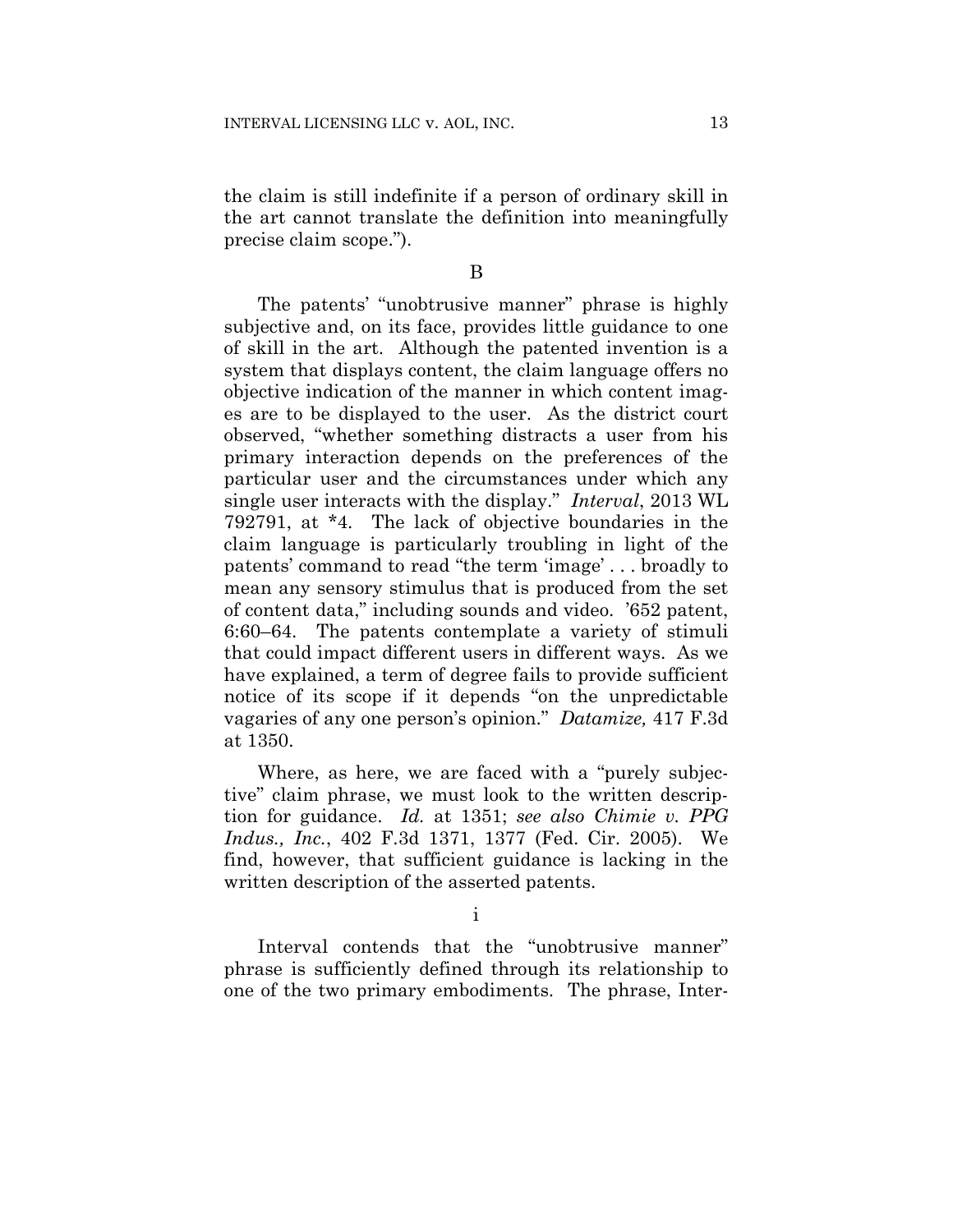val maintains, is tied exclusively to the wallpaper embodiment, thus informing those of skill in the art that "unobtrusive" has only a spatial meaning in the context of the patents. "Because the district court failed to appreciate that the language describing display 'in an unobtrusive manner that does not distract a user' is tied to specific type of display described in the specification," Interval argues, the district court "improperly divorced its analysis from the context of the written description and incorrectly focused on irrelevant hypotheticals . . . ." Appellant's Br. 23.

We do not agree with Interval that it is reasonably clear that the "unobtrusive manner" language is tied to a specific type of display. Although Interval identifies portions of the specification that appear to use the "unobtrusive manner" phrase in conjunction with the wallpaper embodiment, *see* '652 patent, 2:12–19, 13:11–14, other portions of the specification suggest that the phrase may also be tied to the screen saver embodiment.

According to one aspect of the invention, an attention manager engages the peripheral attention of a person in the vicinity of a display device of an apparatus by acquiring one or more sets of content data from a content providing system and selectively displaying on the display device, **in an unobtrusive manner that does not distract a user of the apparatus from a primary interaction with the apparatus**, an image or images generated from the set of content data. **According to a further aspect of the invention, the selective display of the image or images begins automatically after detection of an idle period of predetermined duration (the "screen saver embodiment")**. This aspect can be implemented, for example, using the screen saver API (application program interface) that is part of many operating systems. **According to**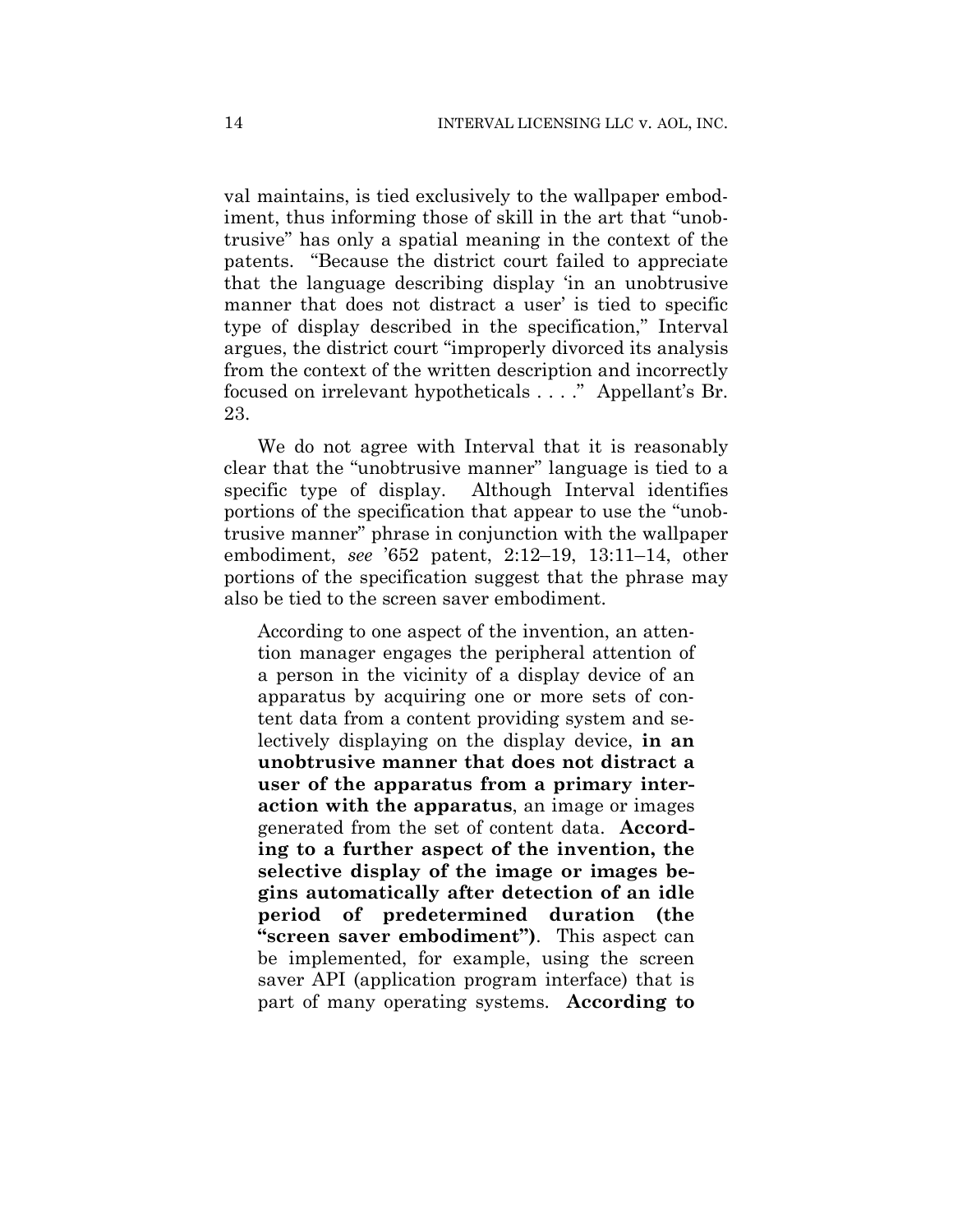**another further aspect of the invention, the selective display of an image or images occurs while the user is engaged in a primary interaction with the apparatus, which primary interaction can result in the display of an image or images in addition to the image or images generated from the set of content data (the "wallpaper embodiment").**

#### *Id.* at 3:11–31 (emphases added).

The specification here suggests that possibly both the screen saver and wallpaper embodiments are "further aspects" of an attention manager that displays content "in an unobtrusive manner that does not distract a user of the apparatus from a primary interaction with the apparatus." Although Interval disputes this reading, we find that the specification is at best muddled, leaving one unsure of whether the "unobtrusive manner" phrase has temporal dimensions as well as spatial dimensions. The hazy relationship between the claims and the written description fails to provide the clarity that the subjective claim language needs. *See Datamize,* 417 F.3d at 1352 (holding claim term "aesthetically pleasing" indefinite because, even though the preferred embodiment provided "examples of aesthetic features of screen displays that can be controlled by the authoring system," the specification did not indicate "what selection of these features would be 'aesthetically pleasing'"); *In re Hammack*, 427 F.2d 1378, 1381–82 (C.C.P.A. 1970) (finding claims invalid for indefiniteness where claims "serv[ed] as a shadowy framework upon which are located words lacking in precise referents in the specification" (internal quotations omitted)).

The prosecution history further illustrates the difficulty in pinning down the relationship between the written description and the "in an unobtrusive manner that does not distract the user" claim phrase. The statements of Interval, and the responses of the USPTO, reflect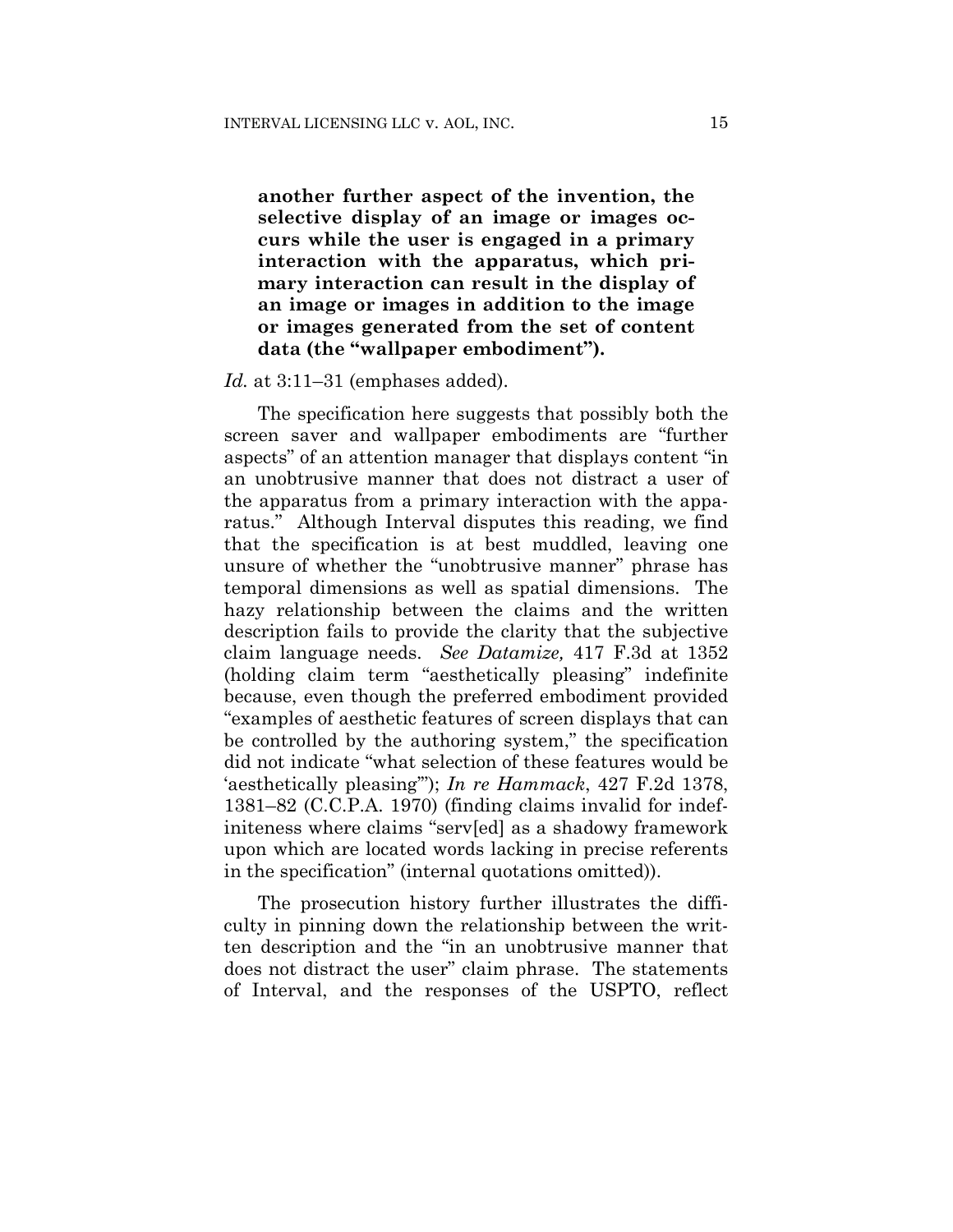considerable uncertainty about which embodiments were tied to the "unobtrusive manner" language. During prosecution in 1998, Interval relied on a different reading than the one it offers now, stating that "[t]he display of images in an unobtrusive manner in a system as recited in Claim 1 can be implemented by, for example, displaying images during an inactive period (e.g., when the user has not interacted with the apparatus for a predetermined period of time) of a primary interaction with the apparatus (the 'screensaver embodiment')." J.A. 985. Interval points out, however, that the examiner appeared not to share Interval's initial understanding: later in the prosecution, the examiner discussed the "unobtrusive manner" limitation in conjunction with the wallpaper embodiment but not the screen saver embodiment. J.A. 1073.

The USPTO expressed a similar understanding during reexaminations of the '652 and '314 patents, with examiners finding that the specification links the "unobtrusive manner" language to the wallpaper embodiment, excluding the screensaver embodiment. *See* J.A. 1090–91, 1311. But in a recent decision addressing the scope and validity of the '314 patent, the Patent Trial and Appeal Board disagreed with the examiner. *Apple, Inc. v. Interval Licensing LLC*, No. 2013-005424, 2014 WL 1322685 (Patent Tr. & App. Bd. Apr. 1, 2014).<sup>7</sup> The Board con-

<sup>7</sup> The Board's decision was a response to an appeal from an inter partes reexamination. Per 37 C.F.R. § 1.906, the Board was limited to the question of whether the challenged claims should be rejected on the basis of prior art patents or printed publications. Neither the examiner nor the Board could address claim definiteness. The claims were given "their broadest reasonable construction" during reexamination. *In re Am. Acad. Of Sci. Tech Ctr.*, 367 F.3d 1359, 1364 (Fed. Cir. 2004).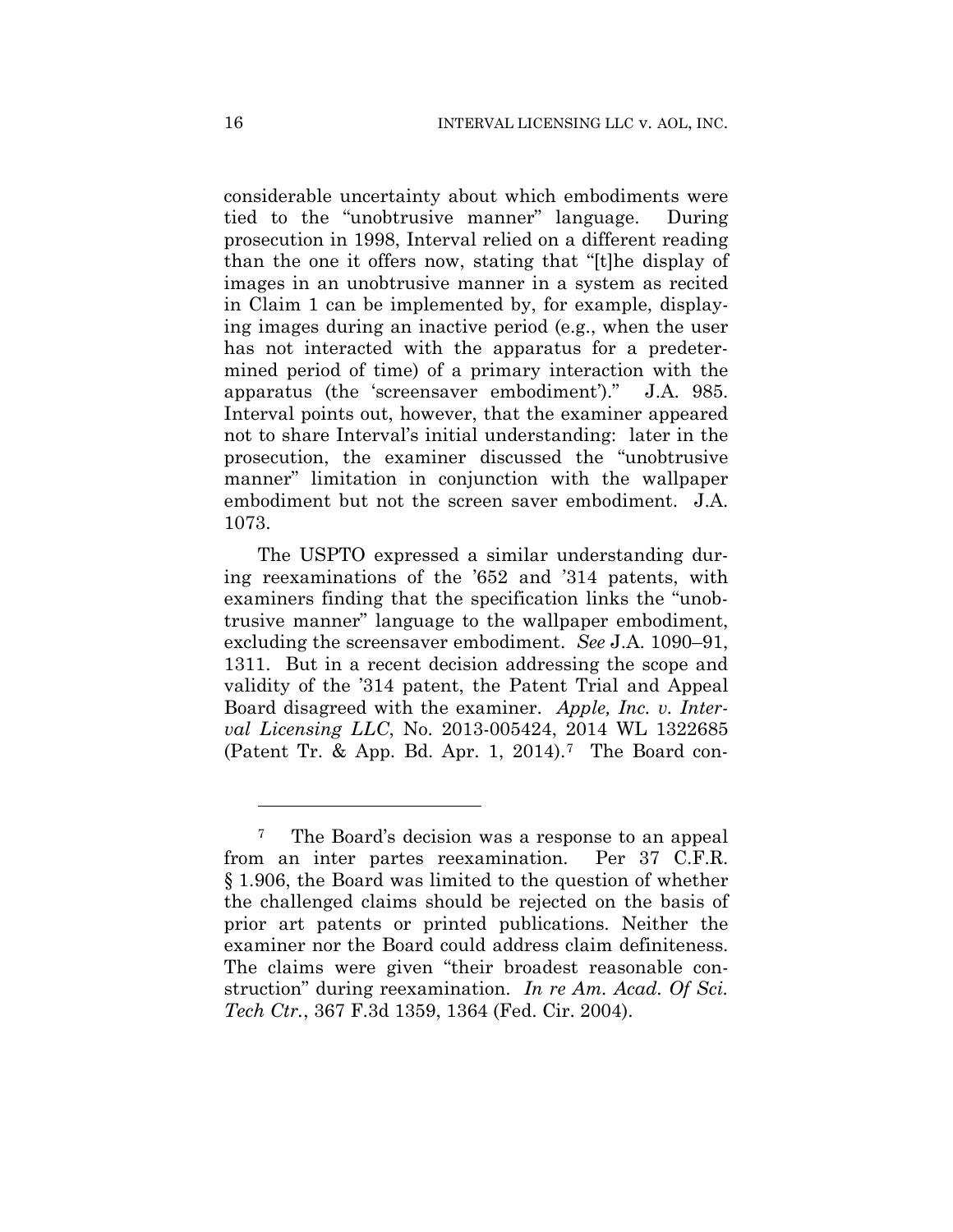cluded that, in light of "the ambiguous nature" of the specification, "the claim term 'unobtrusive manner' includes the screensaver embodiment." *Id.* at \*7.8

After reviewing the specification and prosecution history, we find that the "unobtrusive manner" phrase has too uncertain a relationship to the patents' embodiments. Contrary to Interval's suggestion, the wallpaper embodiment does not provide a reasonably clear and exclusive definition, leaving the facially subjective claim language without an objective boundary.

ii

In the alternative, Interval suggests that if we are not persuaded that the wallpaper embodiment defines the "unobtrusive manner" phrase, then we must at least adopt a "narrow example" from the specification. That example lies in the Summary of the Invention, which explains that information can be presented "in an unobtrusive manner that does not distract the user from the primary interaction with the apparatus (*e.g., the information is presented in areas of a display screen that are not used by displayed information associated with the primary interaction with the apparatus*)." '652 patent, 2:15–19 (emphasis added).

We recognize that a patent which defines a claim phrase through examples may satisfy the definiteness requirement. *See, e.g., Enzo Biochem*, 599 F.3d at 1336

<sup>8</sup> At the hearing before the Board, counsel for Interval acknowledged the lack of clarity in column 3 of the specification: "I would say in this summary location within the specification [the drafters] were a little bit less precise, a little bit sloppy here . . . it might seem less precise or even possibly contradictory. . . . My point is simply that at best it's ambiguous." *Id.* at \*6 (internal citations omitted).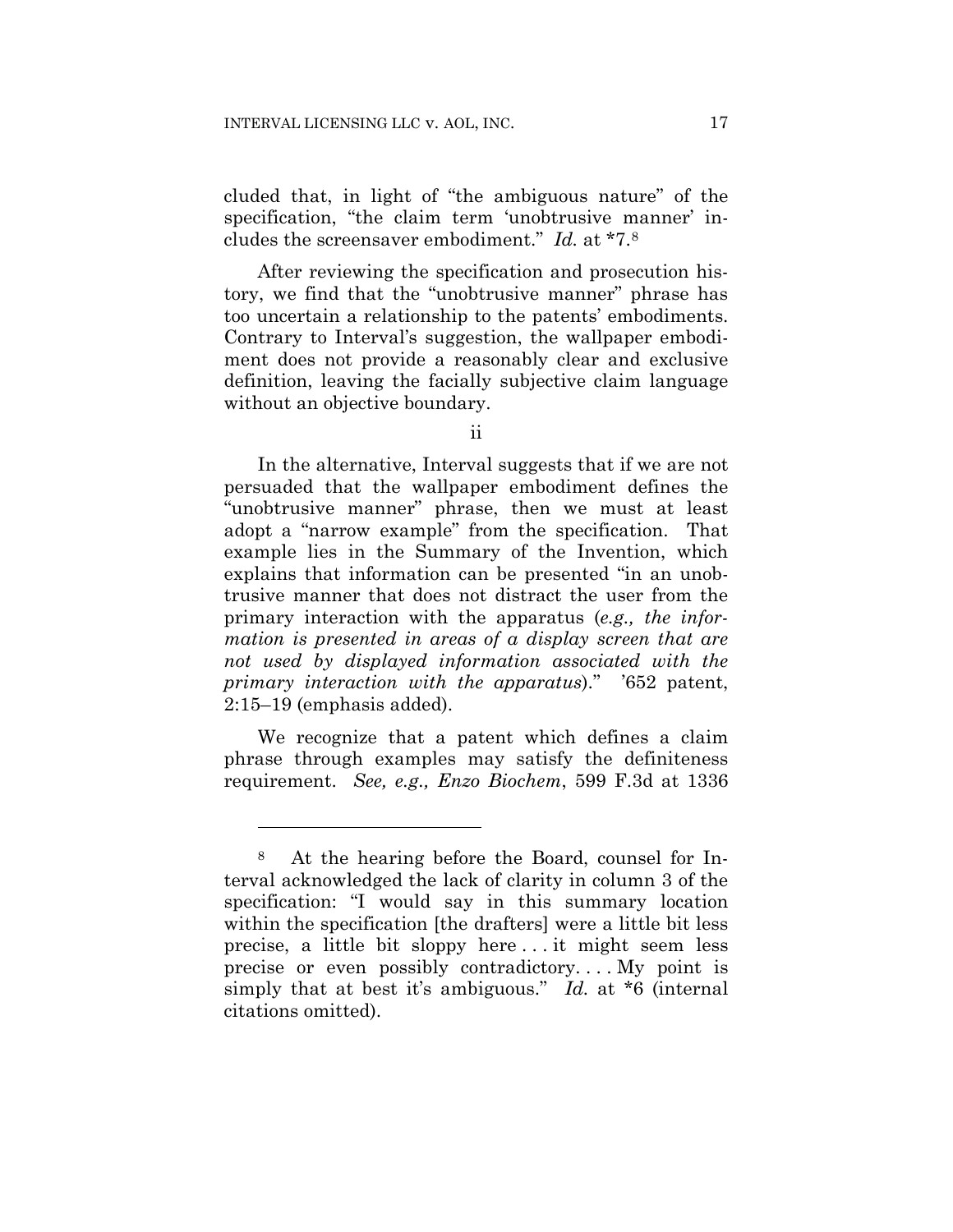(holding that "not interfering substantially" is sufficiently definite because one of skill in the art could use "the examples in the specification to determine whether interference with hybridization is substantial"). In this case, however, we decline to cull out a single "e.g." phrase from a lengthy written description to serve as the exclusive definition of a facially subjective claim term. *See Nautilus*, 134 S. Ct. at 2130 (disfavoring "post hoc" efforts to "ascribe *some* meaning to a patent's claims").

Had the phrase been cast as a definition instead of as an example—if the phrase had been preceded by "i.e." instead of "e.g."—then it would help provide the clarity that the specification lacks. But as the specification is written, we agree with the district court that a person of ordinary skill in the art would not understand the "e.g." phrase to constitute an exclusive definition of "unobtrusive manner that does not distract a user." *See Interval*, 2013 WL 792791, at \*4. With this lone example, a skilled artisan is still left to wonder what other forms of display are unobtrusive and non-distracting. What if a displayed image takes up 20% of the screen space occupied by the primary application with which the user is interacting? Is the image unobtrusive? The specification offers no indication, thus leaving the skilled artisan to consult the "unpredictable vagaries of any one person's opinion." *See Datamize*, 417 F.3d at 1350. Such ambiguity falls within "the innovation-discouraging 'zone of uncertainty' against which [the Supreme Court] has warned." *Nautilus*, 134 S. Ct. at 2130 (internal citation omitted).

In sum, the "unobtrusive manner that does not distract a user" phrase, when viewed in light of the specification and prosecution history, fails to "inform those skilled in the art about the scope of the invention with reasonable certainty." *See id.* at 2129. The claims that depend on that phrase are thus invalid for indefiniteness.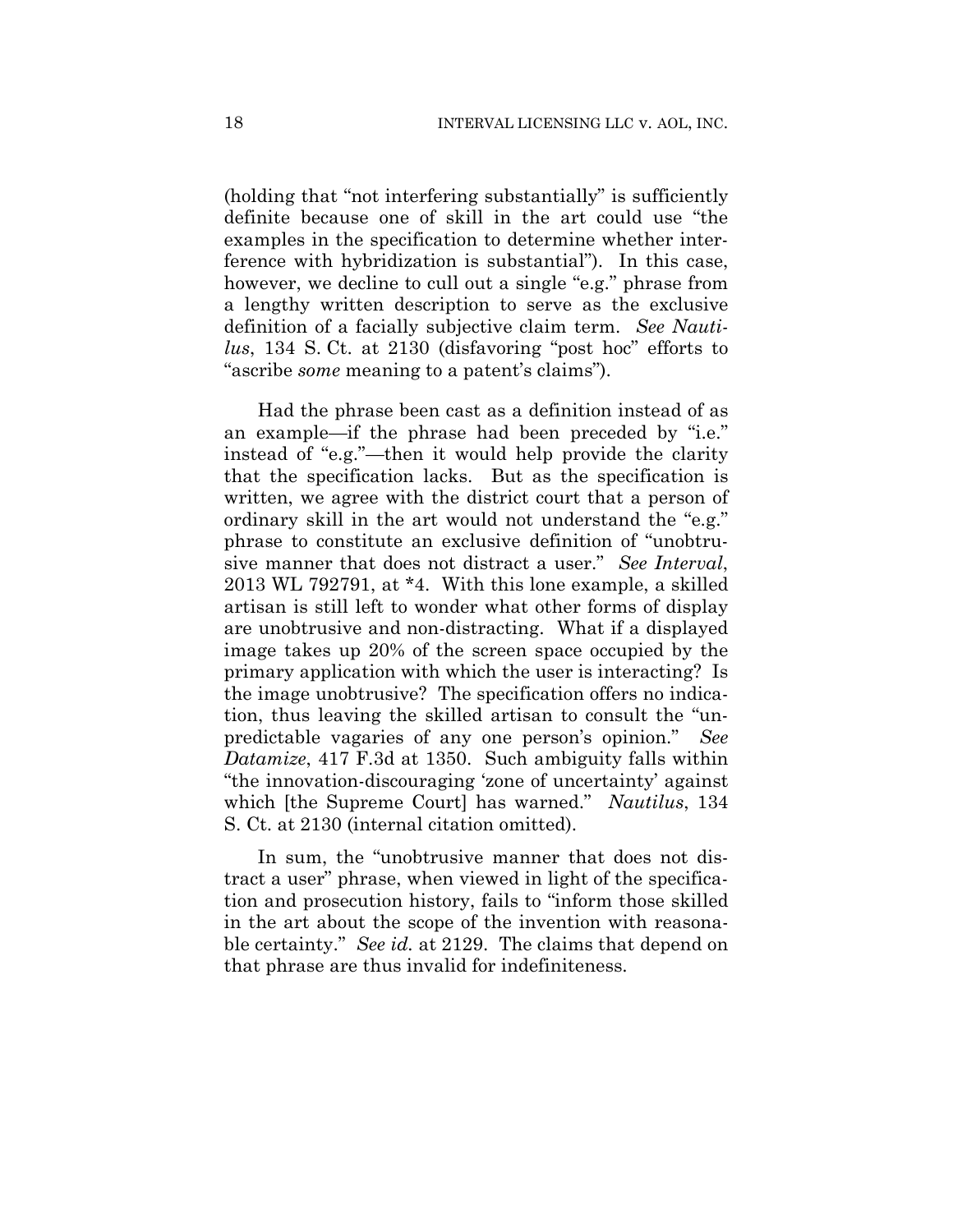#### II. Claim Construction

We review claim construction de novo. *Lighting Ballast Control LLC v. Philips Elecs. N. Am. Corp.*, 744 F.3d 1272, 1276–77 (Fed. Cir. 2014) (en banc); *Cybor Corp. v. FAS Techs., Inc.*, 138 F.3d 1448, 1451 (Fed. Cir. 1998) (en banc). The words of a claim "are generally given their ordinary and customary meaning," which is the "meaning that the term would have to a person of ordinary skill in the art in question at the time of the invention." *Phillips v. AWH Corp.*, 415 F.3d 1303, 1312–13 (Fed. Cir. 2005) (en banc) (internal citations omitted). Claim language must be viewed in light of the specification, which is "the single best guide to the meaning of a disputed term." *Id.* at 1315 (quoting *Vitronics Corp. v. Conceptronic*, *Inc.*, 90 F.3d 1576, 1582 (Fed. Cir. 1996)). In addition to consulting the specification, we may also consider the prosecution history and any relevant extrinsic evidence. *Id.* at 1315–17.

# A. Construction of "Attention Manager"

As discussed in the Background, *supra*, the phrase "attention manager" appears in claims 15–18 of the '652 patent. In its claim construction order, the district court adopted the Defendants' proposed construction: "a system that displays images to a user either when the program detects that the user is not engaged in a primary interaction or as a background of the computer screen." *Interval*, 2013 WL 792791, at \*11. The court explained that it relied on "the only description in the specification that gives objective boundaries to the scope of this limitation: the 'screensaver' and 'wallpaper' embodiments." *Id.*

In contrast to the "in an unobtrusive manner that does not distract a user" phrase, there is no uncertainty about the definitional relationship between the claim term "attention manager" and the written description. The patented invention is a self-coined "attention manager." No one disputes that the "attention manager" is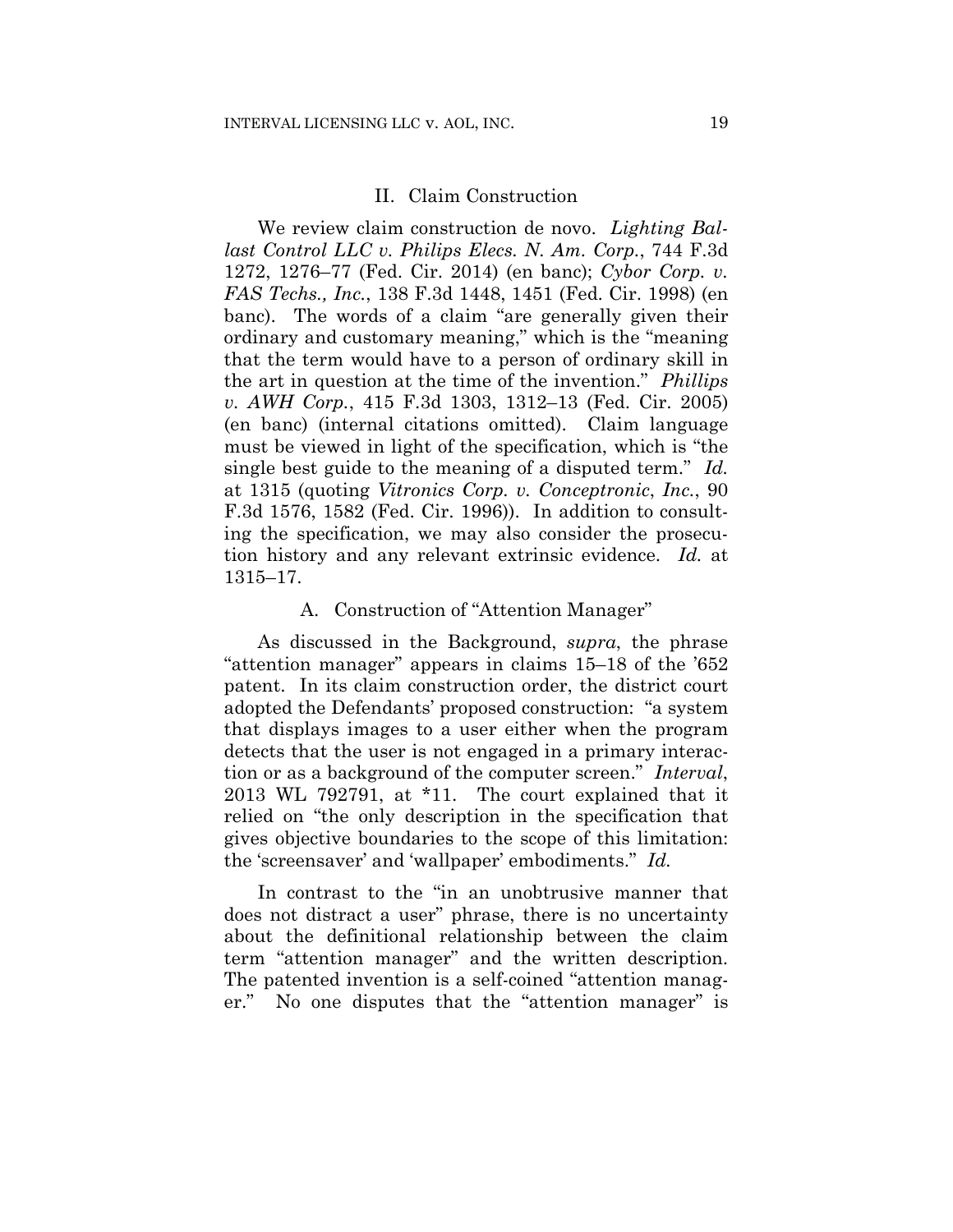defined by all of the disclosed embodiments. What is in dispute, and what we must consider in reviewing the construction of "attention manager," is whether the district court read the embodiments too narrowly and thus improperly limited the scope of the claim term.

Interval proposes modifying the claim construction as follows:

a system that displays images to a user either when the program detects that the user is not engaged in a primary interaction or as a background of the computer screen **an area of the display screen that is not substantially used by the user's primary activity**.

# *See* Appellant's Br. 53.

With regard to the first proposed modification—the removal of "the program detects that" phrase—Interval argues that the district court mistakenly limited the screen saver to a single mode of operation. Interval notes that the specification describes two ways of activating the screen saver: (1) through the detection of an idle period or, alternatively, (2) through direct user activation. *See* '652 patent, 9:21–36. In response, the Defendants suggest that the system still "detects" user activation even in the alternative embodiment, and that the district court's inclusion of "detects" is thus consistent with the patents' description of the screen saver. Although the Defendants' reading is plausible, we think that Interval's reading better conforms to the distinction drawn between "detection" and "user-activation" in the written description. We therefore agree with Interval that the phrase "the program detects that" should be removed from the construction.

With regard to the second proposed modification—the replacement of "a background of the computer screen" with "as an area of the display screen that is not substan-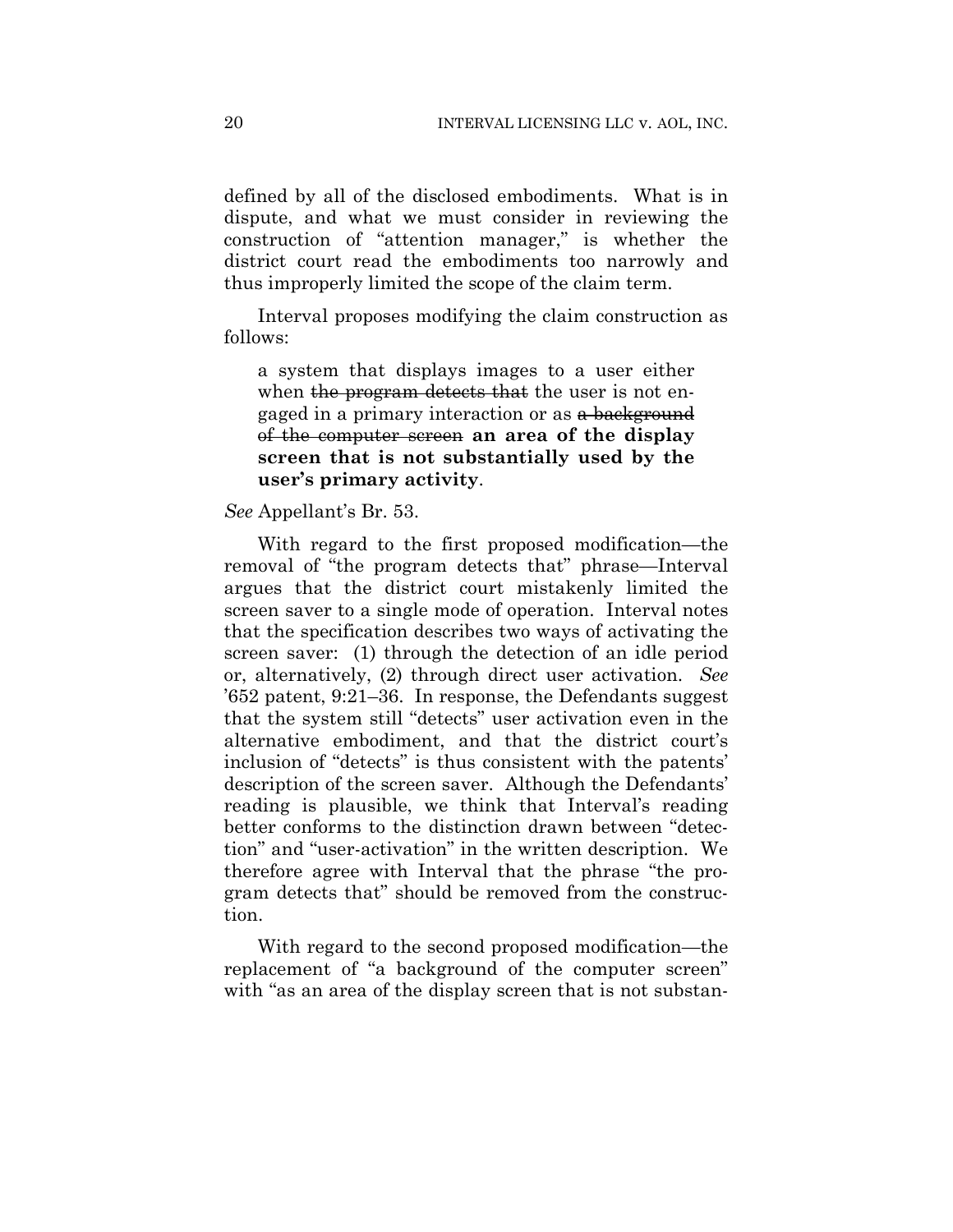tially used by the user's primary activity"—Interval argues that its change is faithful to a "lexicographical definition" in the specification of the '652 patent. Appellant's Br. 53 (citing *Phillips*, 415 F.3d at 1321). Interval faults the district court for basing its construction on a general definition of "wallpaper" in the specification. *See* '652 patent, 1:50–52 (describing wallpaper as "a pattern generated in the background portions on a computer display"). Instead, Interval urges, the construction should be based on an express definition of "wallpaper embodiment":

According to another further aspect of the invention, the selective display of an image or images occurs while the user is engaged in a primary interaction with the apparatus, which primary interaction can result in the display of an image or images in addition to the image or images generated from the set of content data (the "wallpaper embodiment").

*Id.* at 3:25–31.

We agree with Interval that the wallpaper embodiment of the attention manager should not be strictly limited to the "background" of a computer screen, and we agree that the specification's description of the embodiment should inform our construction. The district court's construction suggests that displayed images must be integrated into the background display, similar to the "patterns" of the traditional wallpaper described in the background of the invention. *See id.* at 1:50–52. But the patents' description of the wallpaper embodiment supports a broader reading. The patent describes the embodiment as making use of unused spatial capacity—that is, space in the display not used by the user's primary interaction. *See id.* at 3:25–31, 6:45–51. The specification does not indicate that the images must be displayed as part of the background of the display device.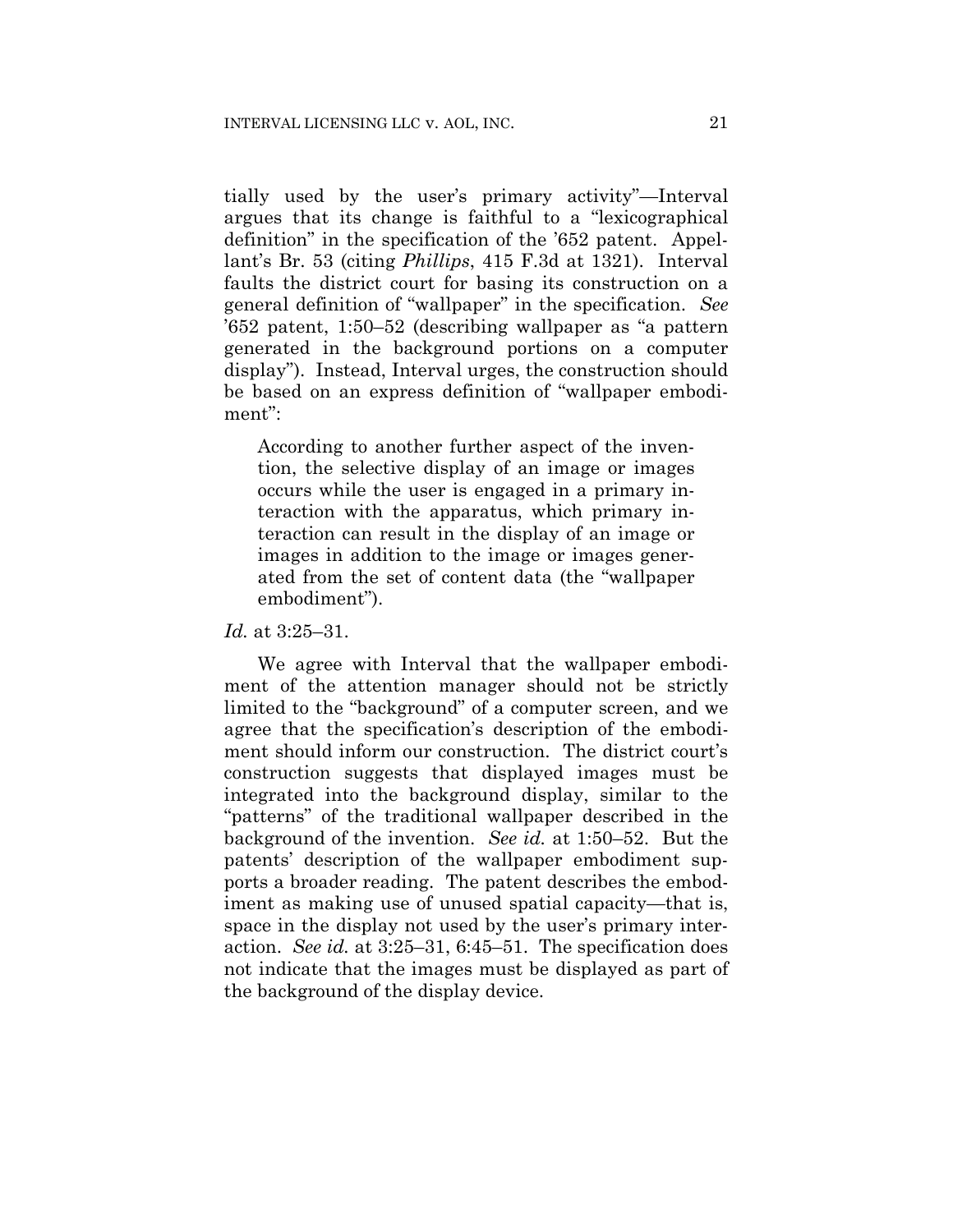We note, however, that Interval's proposed modification ("an area of the display screen that is not substantially used by the user's primary activity") is not taken directly from the cited "lexicography." Rather, the proposed language appears to be Interval's interpretation of where the images will be displayed while the user is engaged in a primary interaction. Based on our reading of the specification, the attention manager is better construed as displaying images in areas "not used" instead of "not *substantially* used"—by the user's primary activity. The specification consistently describes how the attention manager makes use of "unused capacity." Moreover, the specification twice contrasts a user's "primary interaction with the apparatus" with the display of information in areas "not used" by the information associated with the primary interaction. *See id.* at 2:15–19, 6:43–45. The phrase "not substantially used," by contrast, appears nowhere in the specification.

In sum, with the exception of the addition of the word "substantially," we agree with Interval's proposed construction of "attention manager." Accordingly, we adopt the following construction: "a system that displays images to a user either when the user is not engaged in a primary interaction or in an area of the display screen that is not used by the user's primary activity."

#### B. Construction of "Instructions"

The district court construed "instructions" as "a statement in a programming language that specifies a function to be performed by a system." *Interval*, 2013 WL 792791, at \*15–16. Although the district court's construction of "instructions" was not dispositive with respect to the final judgment of invalidity and non-infringement, Interval asks us to review that construction now. Specifically, Interval asks us to clarify that "instructions," in the context of the patents, "may encompass 'data'" and "need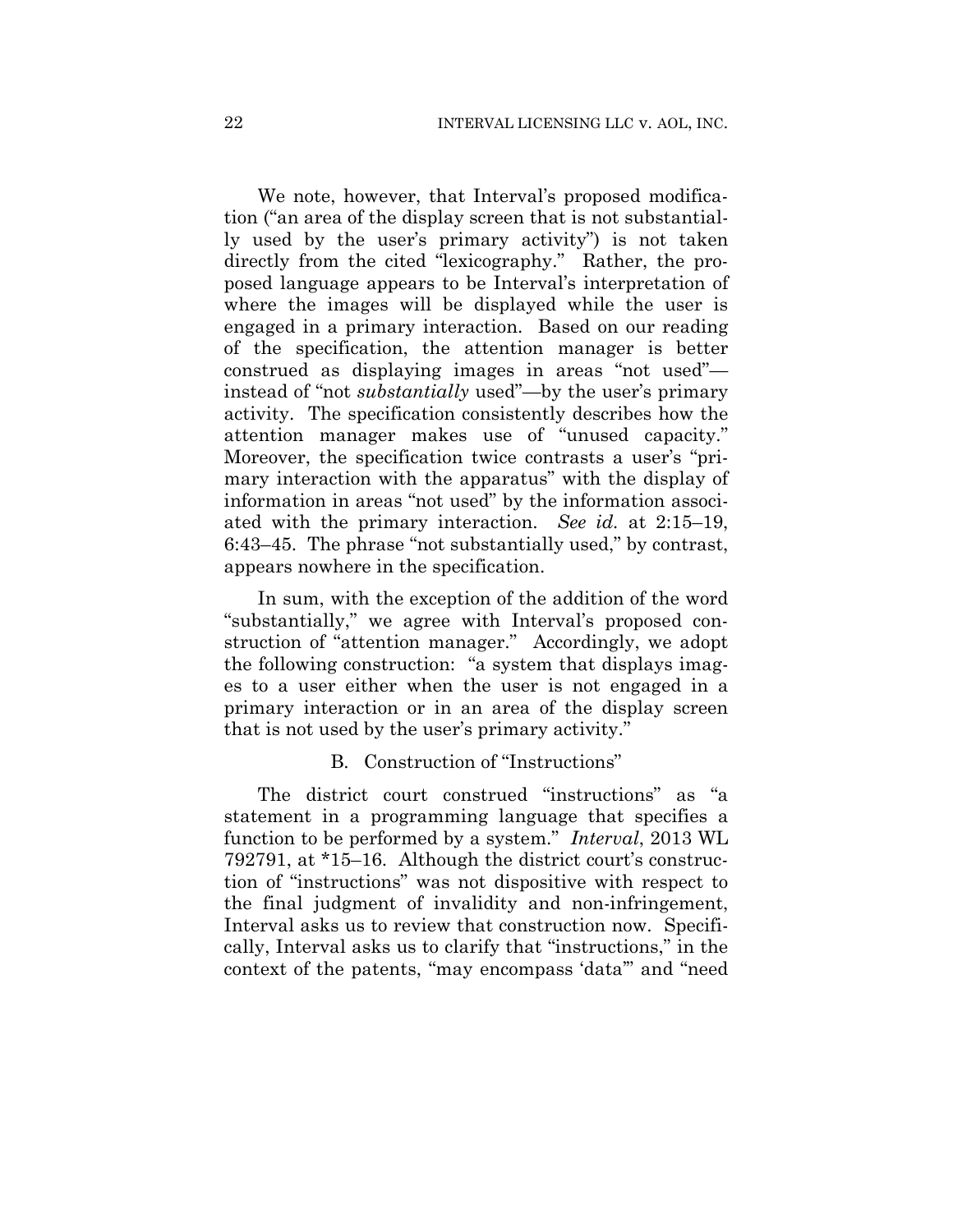not be written 'in a programming language.'" Appellant's Br. 61–62.

In the interest of judicial economy, we have the discretion to review a non-dispositive claim construction if we believe that the construction may become important on remand*. See Deere & Co. v. Bush Hog, LLC*, 703 F.3d 1349, 1357 (Fed. Cir. 2012); *Advanced Software Design Corp. v. Fiserv, Inc.*, 641 F.3d 1368, 1378 (Fed. Cir. 2011). Because we are vacating the judgment of noninfringement as to claims 15–18 of the '652 patent, and because those claims include the term "instructions," we take this opportunity to address the claim construction of that term.

During claim construction, Interval argued that "instructions" should be construed to cover "data related to the accomplishment of a function." J.A. 27. Relying principally on the distinction between "instructions" and "data" in the specification, the district court refused to adopt Interval's construction. *See Interval*, 2013 WL 792791, at \*15–16. We share the district court's reading.

Interval notes that the specification refers to certain "instructions" as "functional components," '652 patent, 14:49–53, which may be represented by "data." *Id.* at 14:53–57 ("Each of the functional components are represented by a set of instructions and/or data. In particular, each of the instructions may include, if appropriate, data related to accomplishment of the functions associated with the set of instructions  $\dots$ "). Although Interval reads the cited portion of the specification as showing that data alone can constitute an "instruction," we read the specification as maintaining a distinction between "instructions" and "data." An instruction "may . . . *include* data," not *consist of* data; the instruction is not the data itself. As the district court observed, "[i]f 'data' is a type of 'instructions,' then the phrase 'instructions and/or data' would not make sense." *Interval*, 2013 WL 792791, at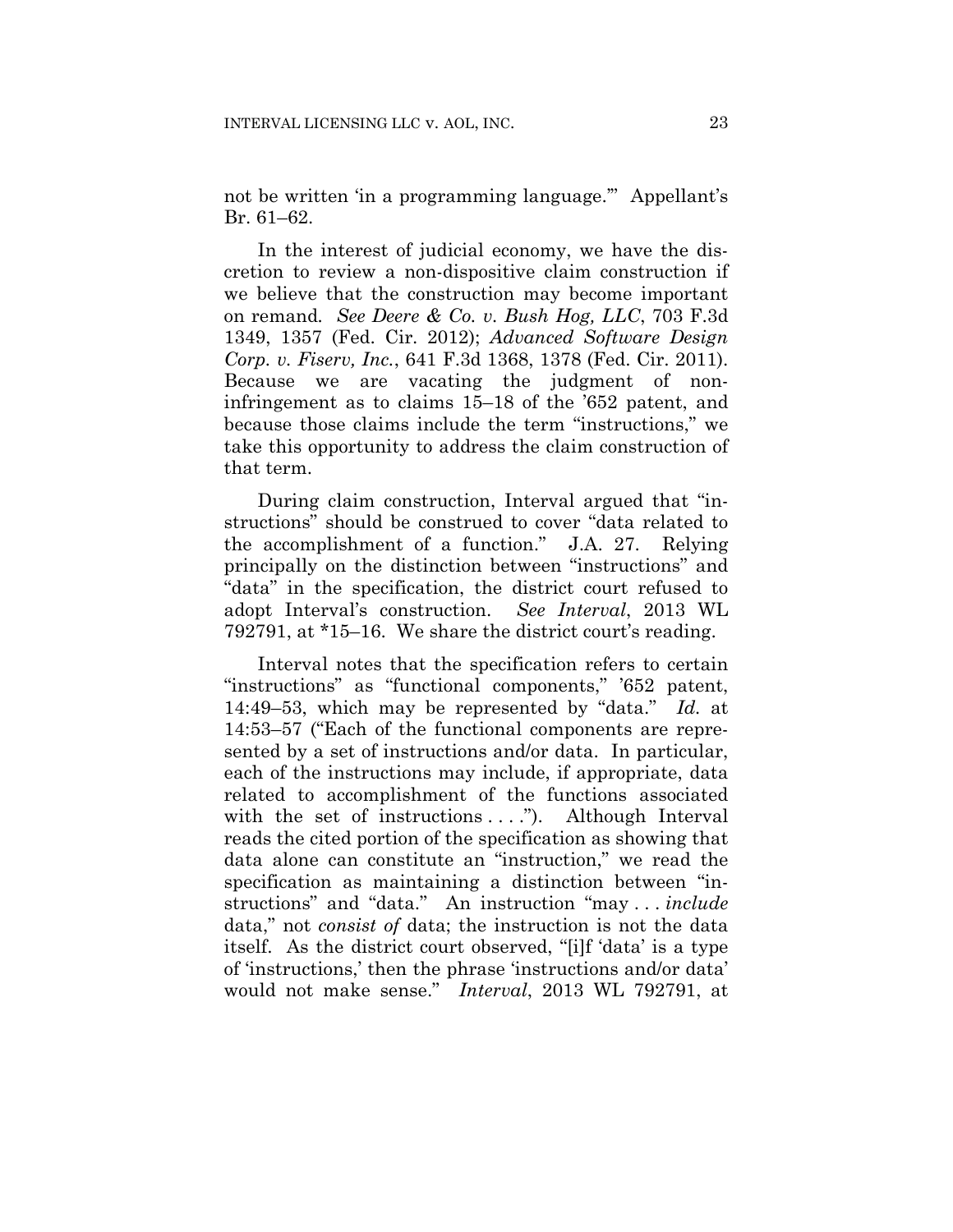\*16. Moreover, the district court's reading is consistent with extrinsic evidence suggesting that the distinction between "instructions" and "data" is widely recognized in the field of art. *See* J.A. 845 ("The distinction between program (instructions) and data is a fundamental one in computing." (quoting *Oxford Dictionary of Computing*)). For these reasons, we decline Interval's invitation to call into question the distinction between "instructions" and "data" in the district court's construction.

As for Interval's concerns regarding the "in a programming language" phrase, we find that a modification to the construction is necessary. Although the district court carefully explained why the intrinsic evidence supported the exclusion of the word "data" from its construction, the court offered no direct explanation for its inclusion of the "in a programming language" limitation. The patents' specification does not indicate that instructions must take the form of programming language statements. The source of that limitation is the *IEEE Standard Dictionary of Electrical and Electronics Terms* (6th ed. 1996) ("IEEE Dictionary"), which the Defendants relied on for their proposed construction. *See* J.A. 419, 484.

The IEEE Dictionary includes five different definitions of "computer instruction," with two definitions specifically directed towards "software" computer instructions. The Defendants based their construction on one of those two definitions: "A statement in a programming language, specifying an operation to be performed by a computer and the addresses or values of the associated operands; for example, Move A to B." *Id.* at 484. The second definition, which the Defendants did not reference, reads: "Loosely, any executable statement in a computer program." *Id.*

We have recognized that technical dictionaries "can assist the court in determining the meaning of particular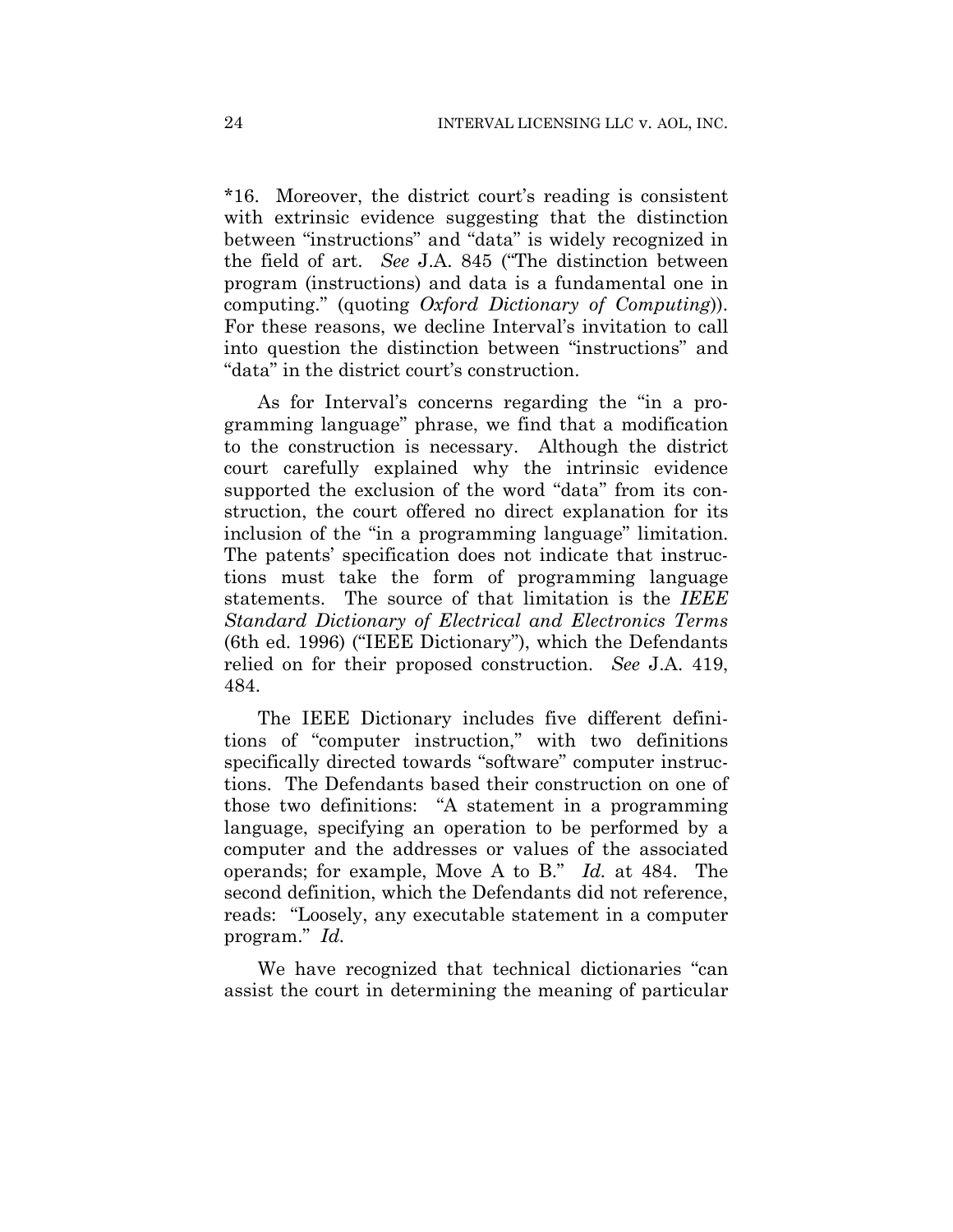terminology to those of skill in the art of the invention." *Phillips*, 415 F.3d at 1318. At the same time, we have cautioned against relying on dictionary definitions at the expense of a fair reading of the claims, which must be understood in light of the specification. *See id.* at 1321– 22. Here, considering that the patents' specification does not use "instructions" in relation to "programming language statements," we find that the broader dictionary definition ("any executable statement in a computer program") is preferable.

Moreover, we share Interval's concern that the "in a programming language" limitation will breed unnecessary uncertainty about whether "instructions" may take the form of object code. As Interval notes, one could argue that object code—which may consist of strings of 1's and 0's—is not a "programming language." The IEEE Dictionary, however, defines "object code" as "*[c]omputer instructions* and data definitions in a form output by an assembler or a compiler."

In sum, the extrinsic source on which the district court relied suggests a broader construction of "instructions" than the court adopted. We conclude that a construction without the "in a programming language" phrase is both simpler and more accurate. Accordingly, we adopt the following construction: "a statement that specifies a function to be performed by a system."

#### **CONCLUSION**

We hold that the claim phrase "in an unobtrusive manner that does not distract a user" is indefinite under 35 U.S.C. § 112, ¶ 2. Therefore, the district court correctly granted judgments of invalidity as to claims 4–8, 11, 34, and 35 of the '652 patent and claims 1–4 and 7–15 of the '314 patent. However, the district court erred in granting judgments of non-infringement as to claims 15– 18 of the '652 patent based on the erroneous claim construction of "attention manager." We therefore affirm the